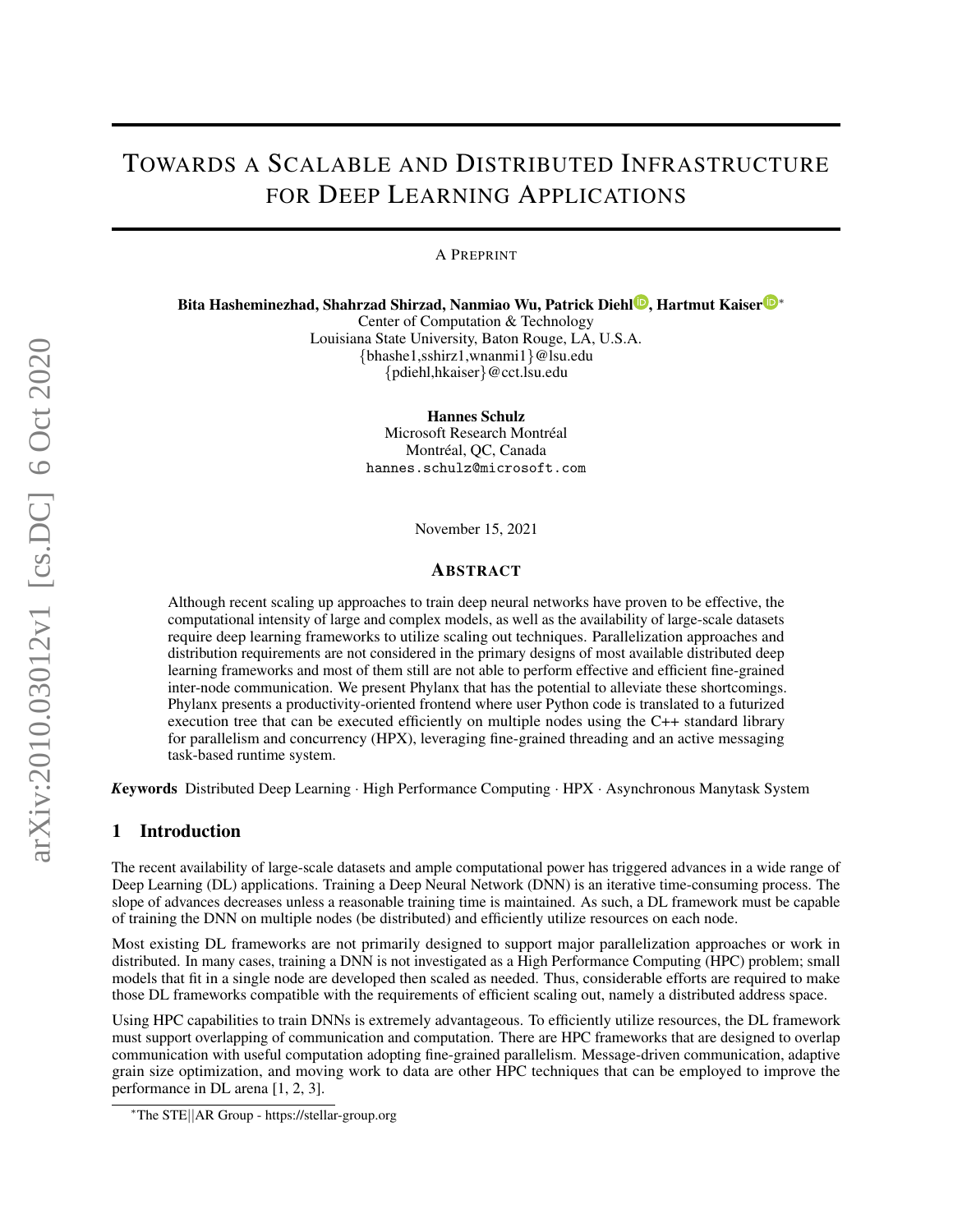In this paper, we make the following contributions: *1)* we revisit the requirements for scaling the training of DNNs (section [2\)](#page-1-0), *2)* we evaluate the existing distributed DL frameworks based on these requirements (Section [3\)](#page-3-0), and finally *3)* we introduce Phylanx as a distributed framework for DL applications. Finally, and we discuss some of Phylanx's design aspects and show primary Scaling Results (Section [4\)](#page-7-0).

# <span id="page-1-0"></span>2 Requirements for Scalable Training of DNNs

There is a consensus that DL frameworks must strive to excel at two fundamental classes of characteristics: scalability and ease of use. Many frameworks attempt to put performance and usability at the center of their design [\[4,](#page-10-3) [5\]](#page-10-4). Some suggest that fine-grained parallelism is the key to achieve high performance [\[6,](#page-10-5) [7\]](#page-10-6). In this section, we elaborate on the requirements for such a DL framework.

#### 2.1 Scale up and Scale out

To acquire a reasonable execution time for training modern models on large-scale datasets, it is necessary to exploit every chance of scaling up (scaling on a single node) and scaling out (scaling on multiple nodes) the training process. A single node, even the most powerful one, can never satisfy the memory requirements of contemporary DNNs. In the following, we go through common parallelization techniques usually applied to divide work across workers (compute resources). After that, we lay out the principles that enable as much resource utilization as possible to improve the parallel efficiency of the training process, and thus decrease the overall time required to train a DNN.

#### Deep Learning Parallelization Approaches

There are three major approaches for DNN parallelization; Data Parallelism, Model Parallelism, and Pipelining. Hybrid Parallelism is any combination of the aforementioned approaches.

Data Parallelism maintains an identical copy of the entire DNN model in addition to a partition of samples within a minibatch of data on each worker. DNN training is comprised of 3 stages: the *forward pass*, to produce activations and loss using current parameters and labels for the given samples, the *backward pass*, to compute gradients using the loss and parameters generated by the forward pass, and the *solver*, to determine the update rules to update the parameters. In the data parallelism approach, every computational resource independently computes the first two stages. The solver uses a collective communication operation for updating the parameters of the network at the end of each minibatch of data to keep model replicas consistent. Data parallelism is the most prevalent approach among DL frameworks to scale out the DNN training.

Model Parallelism splits the DNN along an iteration into disjoint or overlapped subsets and trains each subset on one worker. Model parallelism does not have a unanimous definition among the DL community; some define it as splitting the DNN along model parameters wherein a computational resource has only a portion of model parameters [\[7\]](#page-10-6), some specify it as splitting channels or spatial dimensions [\[8\]](#page-10-7). In this paper, we define model parallelism as intra-iteration parallelism on any of the tensor dimensions except for the sample dimension. With this broad definition, spatial parallelism is a subset of model parallelism even though it requires all parameters on every computational resource. Model parallelism might incur extra communication. For example, disjoint spatial parallelism requires halo exchange in the forward and backward passes [\[9\]](#page-10-8). Model parallelism is crucial in training novel, wide and deep models. As effectively splitting the DNNs is non-trivial, model parallelism might impose considerable communication overhead if not designed properly.

Pipelining is a cross-iteration parallelism approach that assigns each consecutive set of layers in the model to a worker. In very deep neural networks, pipelining the work between workers might be beneficial. The data transfer between workers is comprised of activations and gradients. Pipelining is susceptible to the under-utilization of resources. In a naïve implementation of pipelining, only one worker is active at a time due to the sequential dependency of DNNs. The currently active worker performs one of the computationally intensive stages of training on a minibatch, *i.e.* forward or backward pass. The next worker has to wait to get the calculated activations or gradients from the current worker. Interleaving microbatch computations, and memorizing the result of calculations were proposed to parallelize this process [\[10,](#page-10-9) [11\]](#page-10-10).

A pure data parallelization approach is not sufficient for DNN scaling. It is limited by minibatch size and model memory consumption. Although a larger minibatch size means a larger ratio of computation to communication, the minibatch size cannot grow arbitrarily. Memory constraints and accuracy degradation, which slows down convergence and diminishes generalization, [\[12,](#page-10-11) [13\]](#page-10-12) impede this growth. Besides, the entire model should fit in the memory even for training on a single sample, which is impossible to achieve for large models. A large-scale DNN training requires hybrid parallelism to scale. This hybrid approach can be a combination of different approaches for different layers of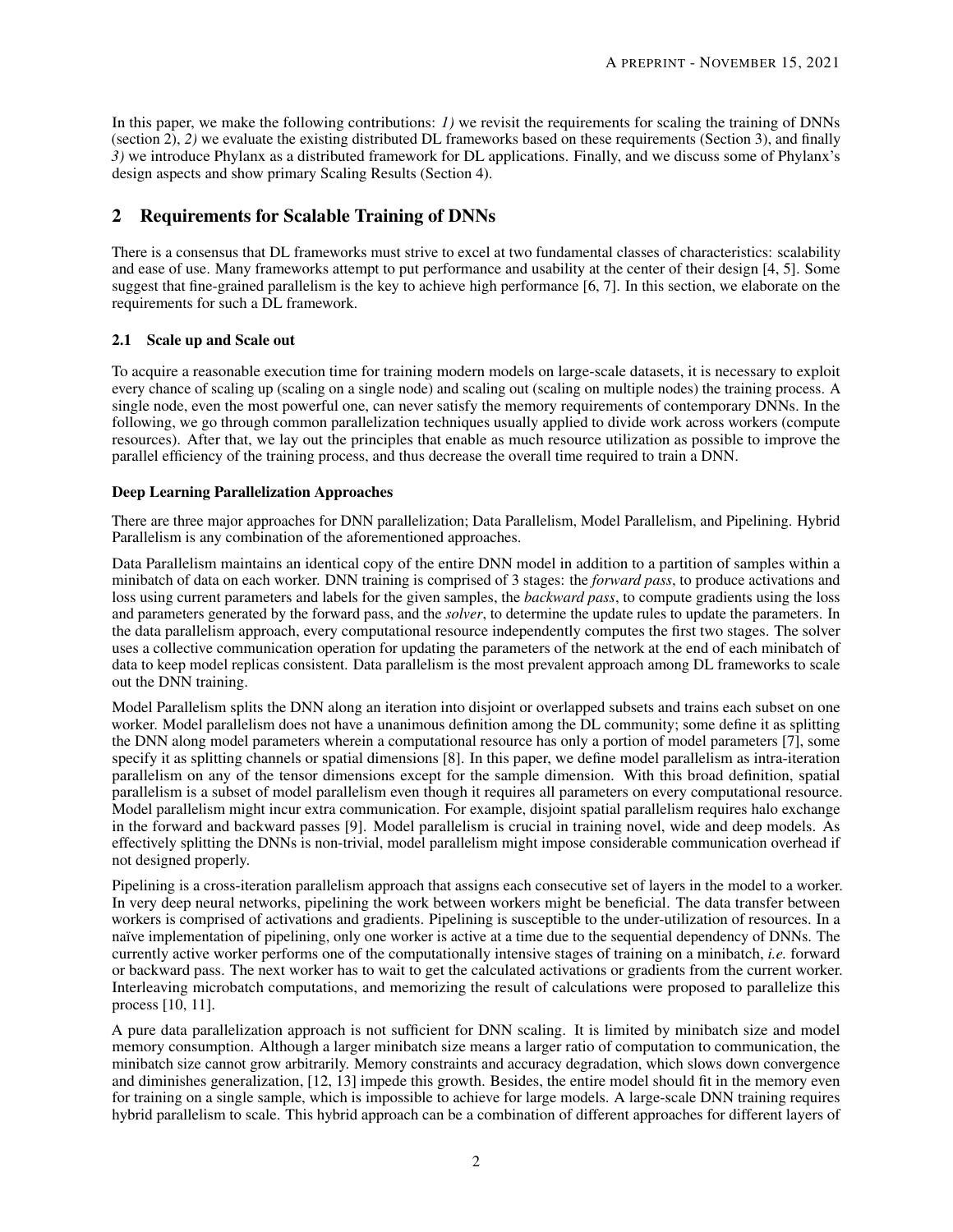the network, *e.g.* data parallelism for layers with few parameters (mainly convolutional layers) and model parallelism for layers that are dense in parameters (fully-connected layers) [\[14\]](#page-10-13). A combination of different approaches on each of the layers of the network could be desired to satisfy the necessary granularity [\[9,](#page-10-8) [15\]](#page-10-14). Finally, a hybrid approach can use a distributed storage for model parameters, activations, and gradients at the expense of additional communication [\[16\]](#page-10-15).

#### Optimal Resource Utilization

The scalability of a system can be viewed as its ability to efficiently utilize an increasing amount of resources while still satisfying its functionality requirements. In order to scale, a distributed implementation of a DNN training must support overlapping communication and computation, and still maintain the desired training accuracy. Although training a DNN on large datasets is a computation/communication intensive process similar to HPC applications [\[8\]](#page-10-7), many implementations of parallel paradigms, especially data parallelization, in current DL frameworks have adopted inefficient global barriers imposing unnecessary overheads. Additionally, most existing frameworks are not optimized for CPU clusters, notwithstanding the fact that communication optimization and system resiliency among these are well-established. In this subsection, we present three specifications for a system with optimal resource utilization. The desired framework must use asynchronous collectives, a fine-grained execution platform, and its communication model must be integrated into its internal DL component implementation.

The desired scalable DNN framework must utilize asynchronous collectives instead of an asynchronous solver. Updates with Asynchronous Stochastic Gradient Descent (ASGD) were popularized by DistBelief [\[17\]](#page-11-0) and its successor, TensorFlow [\[18\]](#page-11-1) to mitigate the straggler effect, meaning computational resources must wait for the slowest machine to complete a phase of computation. The ASGD solver has a low statistical efficiency because parameters in each parameter server are updated by every worker of that server whenever the gradient is ready. As such, one worker might complete an iteration when other workers are updating for the next iteration. To avoid staleness of gradient updates, ASGD imposes a small learning rate that causes slow convergence and scaling issues [\[19,](#page-11-2) [20\]](#page-11-3). That could be the reason that TensorFlow only supports synchronous updates in its distributed data parallelism strategy, MultiWorkerMirroredStrategy<sup>[2](#page-2-0)</sup> and its distributed pipelining strategy, GPipe [\[10\]](#page-10-9). Conversely, synchronous updates with asynchronous collectives would allow the workers to fill the idle-time with useful work.

To hide the latencies by using asynchronous collectives, there exist a few conditions: fine-grained but not too small units of work, short context switching times, and greatly reduced synchronization overheads. It is common knowledge in the DL community that a fine-grained execution flow has a higher chance of better scalability. Most DL frameworks support partitioning tensors in the batch dimension, some also support partitioning in other dimensions or a combination of operation dimensions. The desired scalable framework must support partitioning beyond the operation dimensions to be able to efficiently utilize the resources [\[21\]](#page-11-4). In practice, tensor partitioning has non-zero overhead and cannot be overused. Also, there is a high variation in gradient sizes, and some of them are too small, far from the size for optimal communication [\[22\]](#page-11-5). Thus, the desired framework, when possible, must combine the small tensors together before performing the collective operation [\[23\]](#page-11-6). Adopting Asynchronous Many-Task (AMT) runtime systems [\[24\]](#page-11-7) is a plausible solution to provide fine-grained parallelism beyond hybrid parallelization. Potential AMTs providing distributed computing capabilities are Uintah [\[25\]](#page-11-8), Chapel [\[26\]](#page-11-9), Charm++ [\[27\]](#page-11-10), Kokkos [\[28\]](#page-11-11), Legion [\[29\]](#page-11-12), PaRSEC [\[30\]](#page-11-13), and HPX [\[31\]](#page-11-14) which are compared in [\[32\]](#page-11-15).

To exploit every opportunity for optimization, the desired scalable DNN framework must be a unified system having communication integrated into internal implementations of DL components. The desired distributed DL framework must contain the functionality to efficiently read the data, preprocess it, and create the DNN model to train its parameters whilst employing communication between the nodes. It is highly inefficient to run the parts of this workload separately. For instance, ByteScheduler<sup>[\[2\]](#page-10-1)</sup> is a generic communication scheduler that relies on a dependency proxy mechanism with a non-zero overhead to interact with the DL frameworks execution engines. ByteScheduler improves the performance by partitioning and rearranging tensor transmissions, but as it cannot modify the source code of the DL framework that it works on, it must use the DL framework Directed Acyclic Graph (DAG) to create a more refined DAG using different kinds of proxies. HyPar-Flow [\[15\]](#page-10-14) is another example of a non-unified system discussed in section [3.1.3.](#page-4-0)

## 2.2 Easy to Use API

A desired scalable DL platform should have a simple interface that highly abstracts the DL components while being easy to debug. Python has become the de-facto language for the ML/DL community as open-source libraries like NumPy [\[33\]](#page-11-16), SciPy [\[34\]](#page-11-17), Pandas [\[35\]](#page-11-18), and MatPlotLib [\[36\]](#page-11-19) keep up with the high performance numerical analysis and visualization demand. Most DL frameworks have an available API in Python as it is coherent, simple, and readable. Not all of these DL frameworks succeed to present a highly abstract or easy to debug API, *e.g.* newer versions of TensorFlow

<span id="page-2-0"></span> $^2$ [https://www.tensorflow.org/guide/distributed\\_training#multiworkermirroedstrategy](https://www.tensorflow.org/guide/distributed_training#multiworkermirroedstrategy)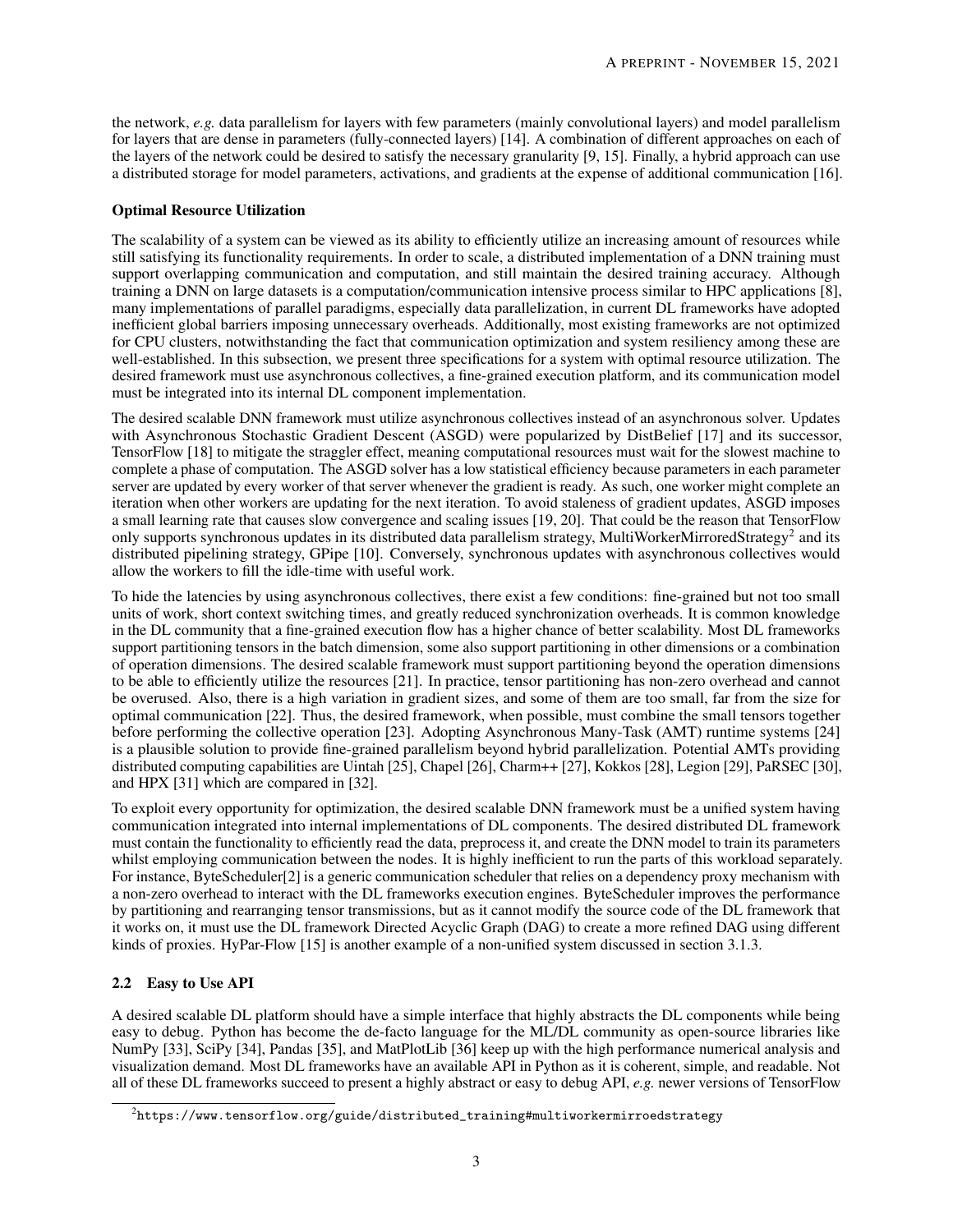have adopted Keras [\[37\]](#page-12-0) as their default interface. Since debuggability is essential for novel models, the DL community is more receptive toward frameworks with imperative paradigms rather than declarative ones. As such, TensorFlow switched to eager execution as of v2.0.

Besides being intuitive and debuggable, a desired scalable DL framework should have a non-intrusive transition to utilize its parallel and distributed features without requiring the user to add architecture- or platform-specific code or configuration options. A user should not need to modify the DNN model to run it with or without accelerators and should not have to add extra code for setting the parameter servers. Still, the user must decide how many nodes and/or cores they want to use in data and/or model parallelization and/or pipelining, but they need not be aware of the cluster topology to train their DNNs. Therefore, being architecture- and platform-agnostic is an important characteristic of an easy to use API. Runtime-adaptive capabilities that enable automatic optimizations at runtime are an important feature, such as finding optimal grain-sizes during parallelization, or finding the best-possible data distributions depending on the evaluated expressions.

# <span id="page-3-0"></span>3 Current Distributed Deep Learning Frameworks

In this section, we scrutinize existing distributed DL frameworks. We focus on frameworks that are more recent and popular among users. We did not include pure communication schedulers [\[2,](#page-10-1) [23,](#page-11-6) [38\]](#page-12-1) or frameworks that rely on new hardware [\[39,](#page-12-2) [40\]](#page-12-3). We evaluate these DL frameworks based on the requirements described in Section [2.](#page-1-0) We summarize our observations in Table [1](#page-7-1) where the columns represent: Data Parallelism, Model Parallelism/Pipelining, Communication overlaps Computation, Sufficient Granularity, Unified, Easy to Use, Architecture Agnostic, License, and Reference. Note that *Sufficient Granularity* represents whether the DL framework can utilize sufficiently finegrained parallelism. To adequately control the amount of work for the computations (grain size), the DL framework may utilize a combination of parallelization approaches or may use novel solutions. We believe parallelism can and should be applied to the granularity of an individual operation not just to whole layers [\[7\]](#page-10-6).

## 3.1 TensorFlow

Although TensorFlow [\[41\]](#page-12-4) has always natively supported distributed training, data parallelism, and model partitioning (as of v0.8), older versions of TensorFlow require the user to determine the placement of each operation on devices to run on multiple nodes. Communications scheduling is not supported in TensorFlow out-of-the-box. TensorFlow has a centralized architecture wherein the number of workers cannot grow arbitrarily [\[42\]](#page-12-5).

TensorFlow also has extensions to support different parallelization approaches. As of v2.2, the Multi Worker Mirrored Strategy is introduced and integrated into TensorFlow for data parallelism. Its update rule is synchronous and it has communication and computation overlapped. Google, the developer of TensorFlow, has developed Mesh TensorFlow [\[43\]](#page-12-6) and GPipe [\[10\]](#page-10-9) on top of TensorFlow to support model parallelism and pipelining. Many other frameworks are built on top of TensorFlow. Here, we introduce HyPar-Flow, an implementation of hybrid parallelism for DNN training with a Keras-like interface.

## 3.1.1 Mesh TensorFlow

Mesh TensorFlow (MTF) is a language to lay down a general class of tensor computations that requires the cluster of processors to be identical and reliable to perform optimally [\[43\]](#page-12-6). Specifying the layout manually, parallelization is possible on any of the tensor dimensions. MTF considers data parallelism as splitting on the batch dimension and enables the user to experiment with any kind of intra-iteration parallelism. A graph of MTF compiles into a SPMD program that depends on MPI communications techniques such as all\_reduce. High communication overheads are introduced by these all reduce-like operations [\[10\]](#page-10-9).

Utilizing MTF is not straightforward. The user must create the layout and take care of having a reasonable chunk size for each tensor based on the cluster topology (mesh of processors). Also, this layout design is restricted by MTF splitting rules, *e.g.* two dimensions of a tensor are not allowed to be split across the same mesh dimension. Some available features of MTF are only tested on accelerators and, in particular, Tensor Processing Units (TPUs). In some cases, although the GPUs are detected, most computations are run on CPUs. MTF is not compatible with the newer versions of TensorFlow (eager evaluations).

## 3.1.2 GPipe

GPipe is a pipeline parallelism library implemented under Lingvo [\[44\]](#page-12-7) framework which is a TensorFlow framework focusing on sequence-to-sequence models. GPipe partitions operation in the forward and backward pass and allows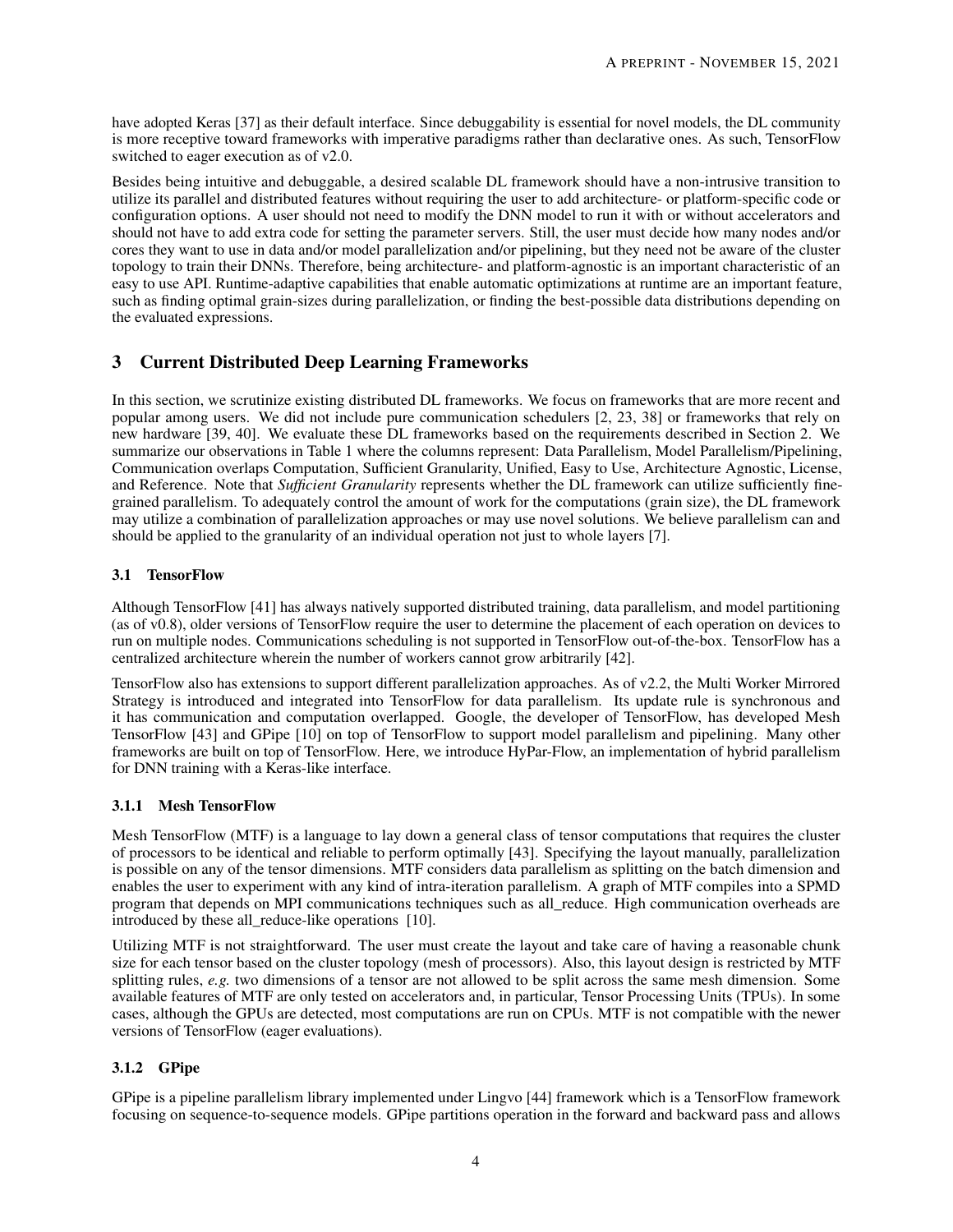data transfer between neighboring partitions. Therefore, there is a lower bubble overhead in comparison to a naive pipeline parallelization. GPipe does not memorize the activations of layers. As such, it can scale for large models as the number of accelerators may increase immensely, however, it needs to re-compute the activations of layers for the backward pass. In other words, GPipe is a scalable solution that attempts to have a higher utilization in a pipeline, but a portion of this utilization belongs to the re-computation. GPipe can be combined with data parallelism for a better scale.

There are few examples of GPipe available. It is unknown if GPipe is compatible with the eager TensorFlow. GPipe works only on accelerators and it assumes a single layer fits in the memory of one accelerator.

## <span id="page-4-0"></span>3.1.3 HyPar-Flow

HyPar-Flow is an implementation of data, model, and hybrid (combination of data and model) parallelization on Eager TensorFlow using MPI for communication and Keras for interface[\[15\]](#page-10-14). HyPar-Flow uses Horovod (Sectio[n3.4\)](#page-5-0) for pure data parallelism. It implements the hybrid parallelism by generating a representation of the Keras code in a distributed manner and an MPI communicator for each model partition to devise the communication and computation overlap. HyPar-Flow is a non-unified framework, and it recognizes TensorFlow as a separate unmodifiable framework. Since in TensorFlow there is no access to the gradients of other layers, HyPar-Flow has to add a layer-like structure before each TensorFlow's layer.

HyPar-Flow only requires the strategy, the number of model partitions, and the number of model replicas from the user to utilize them with every possible intra-iteration parallelization. Its debuggability depends on its backend, TensorFlow. HyPar-Flow is platform-agnostic and also optimized for many-core CPU clusters, too.

## 3.2 Caffe

Berkeley AI Research founded Convolutional Architecture for Fast Feature Embedding (Caffe) [\[45\]](#page-12-8) DL framework which does not support distributed training out-of-the-box. Caffe is a define-and-run (declarative) framework that has three blocking phases for training a DNN. There are many extensions of Caffe that support distributed training centralized or decentralized; each focuses on a specific platform or communication library. FireCaffe [\[46\]](#page-12-9) and MPI-Caffe [\[47\]](#page-12-10) use MPI to respectively deploy data and model parallelism on multi-GPU clusters. FeCaffe [\[48\]](#page-12-11) and Caffe Barista [\[49\]](#page-12-12) are FPGA specializations of Caffe for Convolutional Neural Networks (CNNs). Intel-Caffe<sup>[3](#page-4-1)</sup> supports data parallelism training on CPU-based clusters. NVIDIA®-Caffe<sup>[4](#page-4-2)</sup> is not a distributed framework. Here we discuss S-Caffe [\[1\]](#page-10-0) and NUMA-Caffe [\[3\]](#page-10-2) further.

## 3.2.1 S-Caffe

S-Caffe or OSU-Caffe is a product of co-designing CUDA-Aware MPI runtime and Caffe for data parallelism on GPU clusters. To overlap three phases of training in Caffe, S-Caffe uses on-demand communication and multi-stage non-blocking collectives. Except for a helper thread in gradient aggregation, S-Caffe does not use multi-threading.

## 3.2.2 NUMA-Caffe

NUMA-Caffe is a distributed DL framework that compliments BVLC-Caffe and Intel-Caffe implementations. BLVC-Caffe and Intel-Caffe apply BLAS-level and batch-level parallelism, respectively. NUMA-Caffe adds two additional levels of parallelism: Non-Uniform Memory Access (NUMA) node-level parallelism and thread-level parallelism. It also eliminates many remote memory accesses providing automatic data localization. NUMA-Caffe is platform-specific and it works around Caffe's implementation and its focus is Convolutional Neural Networks (CNNs).

## <span id="page-4-4"></span>3.3 PyTorch DDP

PyTorch, a successor of Caffe2<sup>[5](#page-4-3)</sup>, is an imperative DL framework developed by Facebook using dynamic computation graphs and automatic differentiation [\[4\]](#page-10-3). PyTorch is easy to use, debug, and customize. However, it functions such that 10% of speed can be traded in order to acquire a considerably intuitive model. Some PyTorch designs are admittedly susceptible to certain corner cases. PyTorch Distributed Data Parallel [\[50\]](#page-12-13) is an extra feature intercepted to PyTorch to perform DDP computations and is available as of v1.5. PyTorch RPC is developed to support model parallelism but, as of now, is a project in progress.

<span id="page-4-1"></span> $^3$ <https://github.com/intel/caffe>

<span id="page-4-2"></span><sup>4</sup> <https://ngc.nvidia.com/catalog/containers/nvidia:caffe>

<span id="page-4-3"></span> ${}^5$ https://caffe $2.\mathtt{ai}$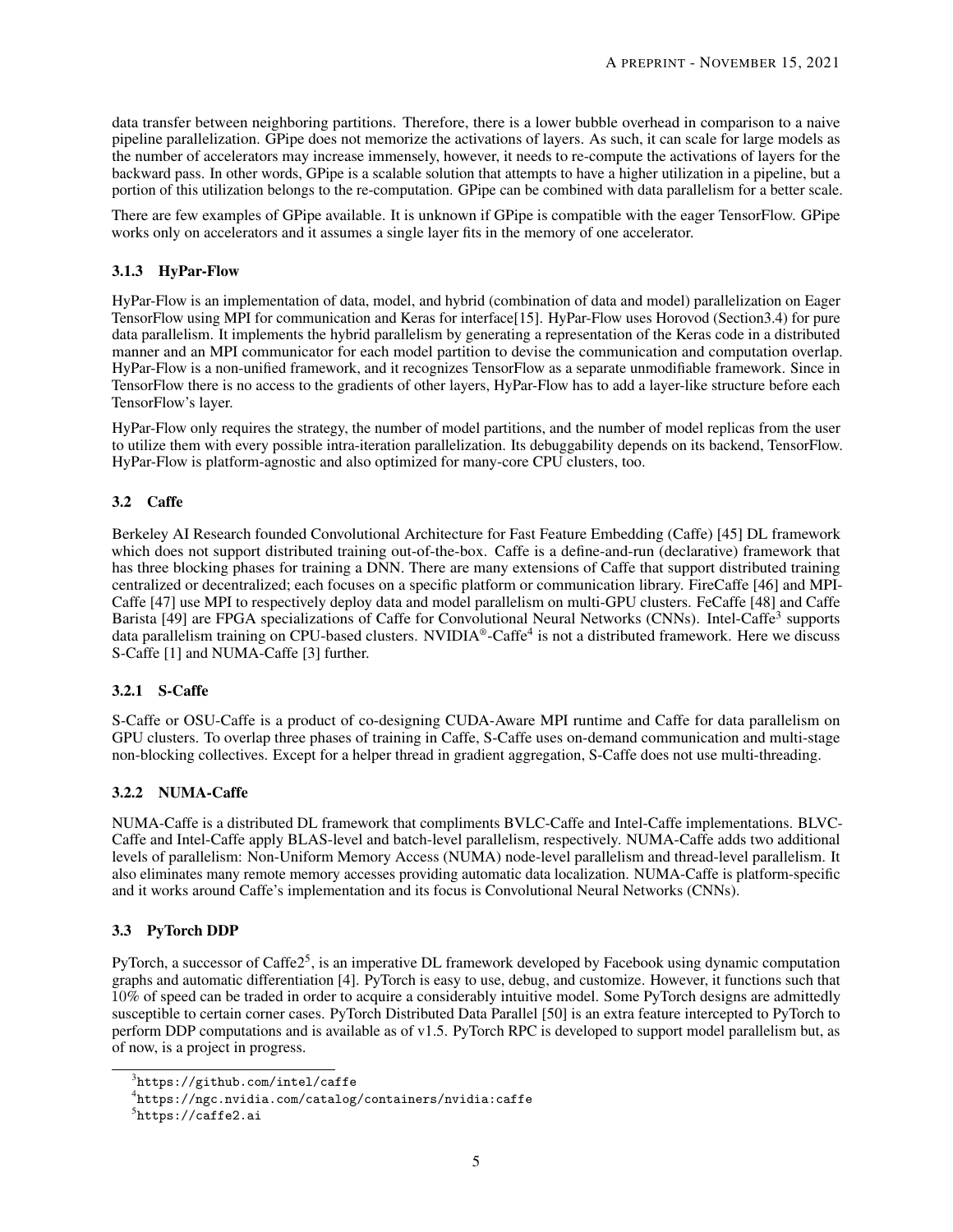PyTorch DDP utilizes some techniques that are engineered to increase performance based on practice. These techniques are gradient bucketing (adds a hyper-parameter, bucket, to launch each all\_reduce. Small tensors bucket into one all reduce operation), overlapping communication with computation (which depends on when the first bucket gets ready and the backward computation order), and skipping synchronization. As these techniques are tuned to practice, PyTorch admittedly asserts that some of the solutions are not perfect but are reliable approximations on with minimum overhead. These techniques and shortcomings are discussed in [\[50\]](#page-12-13). PyTorch mainly focuses on ease of use, and enables users with options in training their models. For instance, for trainings that require larger scales, developers can explore enabling no sync mode (skipping synchronization) if it attains acceptable convergence speed.

#### <span id="page-5-0"></span>3.4 Horovod

Horovod [\[5\]](#page-10-4) is a stand-alone Python library for data parallelism using an optimized ring\_allreduce collective and a tensor fusion algorithm that works on top of another DL framework. At first, Horovod only supported TensorFlow as the DL worker, but currently, it supports PyTorch and MXNET, too. Horovod completely replaces the parameter server-based optimizer of TensorFlow which underutilizes the resources because of its communication overhead [\[51\]](#page-12-14) with its synchronous optimizer. It can almost achieve linear performance gain if the portion of parameters in the dense layers to all parameters is small, *e.g.* unlike VGG-16 [\[52\]](#page-12-15), the dense layer of ResNet50 [\[53\]](#page-12-16) has a small portion of all parameters. Horovod supports model partitioning but does not support model or pipeline parallelism, so it can train only models that fit into a single device (maybe with multiple GPUs). Although it has one of the most optimized asynchronous collectives, in the absence of granularity, the communication overhead significantly grows with the number of nodes [\[54\]](#page-12-17).

Horovod has a simple API and its own profiling tool, Horovod Timeline. The transition to distributed on TensorFlow code is easier than the original TensorFlow code transition. It also has a Keras interface which is popular in the DL community. Horovod is optimized for GPUs but can work without GPUs as well.

## 3.5 FlexFlow

FlexFlow is a DL framework with an execution optimizer that can find a strategy for any intra-iteration hybrid parallelization [\[7\]](#page-10-6). The execution simulator is initialized with data parallelism as well as anther parallelization strategy that is selected at random. Unless it takes more than the time budget of searching, it can find the optimal strategy. While this strategy is the best for intra-iteration parallelization, communication between partitions is not necessarily optimal. FlexFlow is built on an AMT, the Legion [\[29\]](#page-11-12) runtime and it is able to parallelize its task graph at the granularity of a single operation.

FlexFlow has a Keras-like and a native interface. Using FlexFlow's execution optimizer is rather simple; it only takes the cluster topology and the graph corresponding to the DNN. FlexFlow works only on GPUs, though currently many top clusters in the world are not equipped.

#### 3.6 Chainer

Chainer is the pioneer DL framework with a Define-by-Run (imperative) paradigm [\[55\]](#page-12-18). PyTorch is inspired by Chainer but focuses more on performance; PyTorch DDP passes most of the intensive computations to its C++ core while Chainer is developed purely in Python. Chainer only supports data parallelism. It has a synchronous decentralized design that can be realized by all\_reduce communication while communication scheduling is not supported.

Chainer is simple to use and debug, and this simplicity has been the focal point of its implementation. Basic knowledge of Python and neural networks is sufficient to use it. GPU runs are supported through CuPy and allow users to code in a CPU/GPU-agnostic environment [\[56\]](#page-12-19). ChainerCV is an add-on package specialized for computer vision tasks for prototyping ideas by non-experts.

## 3.7 CNTK

Computational Network ToolKit (CNTK) [\[57\]](#page-13-0) is Microsoft's open-source declarative library for DL. CNTK has developed four algorithms for its solver: Data-Parallel SGD, Block Momentum SGD, Model Averaging SGD, and Data Parallel ASGD<sup>[6](#page-5-1)</sup>. Data-Parallel SGD uses a trick for reducing the size of communication called 1-bit SGD which compresses the gradient values to a single bit. The difference between the original gradient and its quantized value is added to the next minibatch. Block Momentum SGD uses Blockwise Model Update and Filtering (BUMF) which requires resetting momentum to zero while maintaining frequent model synchronization to converge. Microsoft™ no

<span id="page-5-1"></span> $^6$ <https://docs.microsoft.com/en-us/cognitive-toolkit/multiple-gpus-and-machines>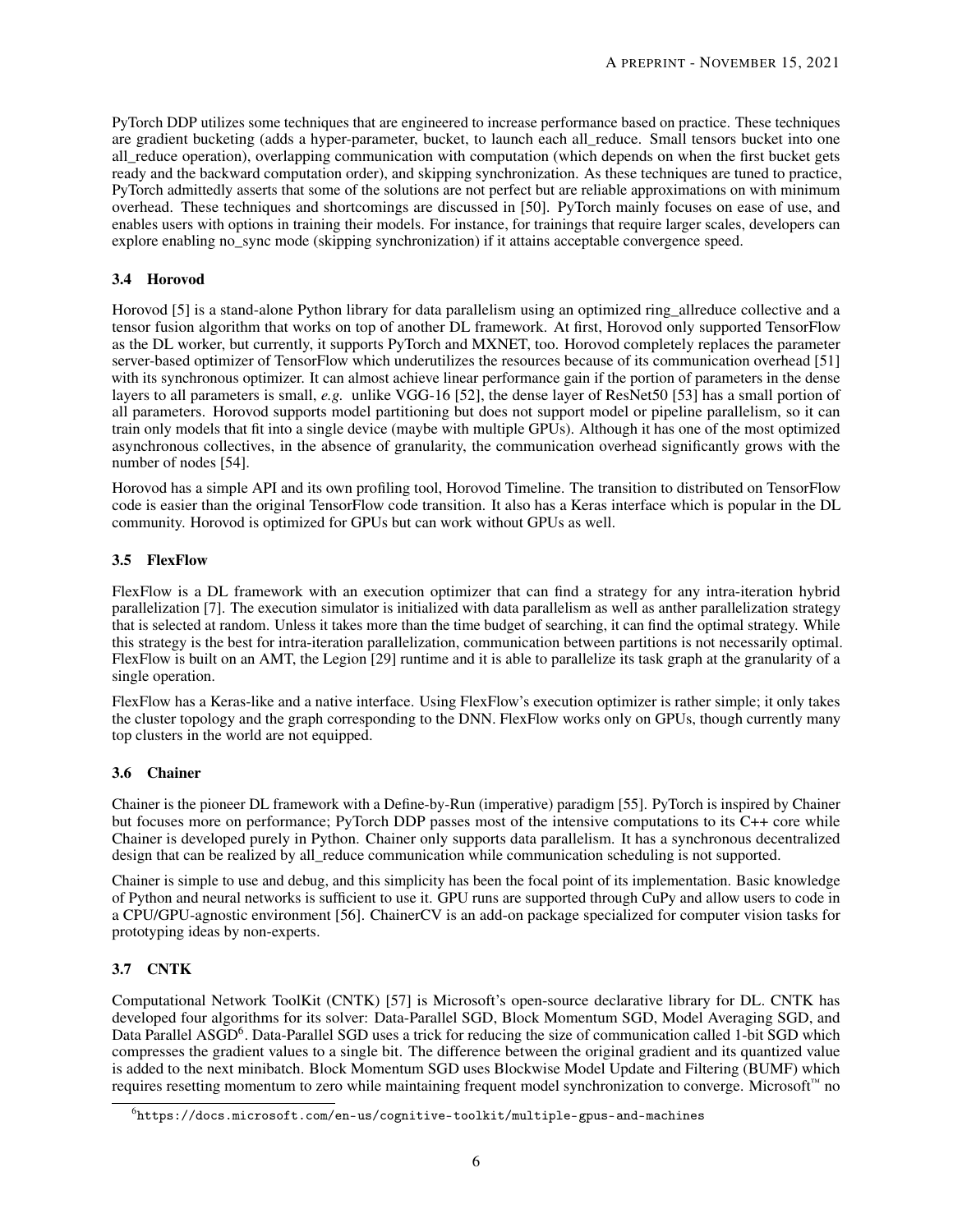longer recommends Model Averaging SGD since it falls behind the Data-Parallel SGD and Block Momentum SGD. Data-Parallel ASGD can be useful for models that are less sensitive to noise. CNTK does not support model parallelism.

CNTK has APIs in Python, C#, C++, and BrainScript which is its domain specific language for defining networks. It provides a performance profiler in Python that generates a detailed profile log. Users can get more information to debug by plotting the underlying graph easily with the logging information<sup>[7](#page-6-0)</sup>. CNTK has been one of the official Keras' backends as of v2.0. By changing the argument in the device setting, CNTK can easily switch between its CPUs and GPUs implementations.

## 3.8 BigDL

BigDL is a distributed DL framework for data parallelism on top of Spark [\[58\]](#page-13-1). It does not support model parallelism. Like TensorFlow, BigDL has a parameter server-style architecture, but unlike TensorFlow, it favors coarse-grained operations where data transformations are immutable. BigDL processes its calculations across the nodes through the InvokeAndWait function. On a CPU cluster, BigDL is faster in computations than TensorFlow, benefiting from its CPU optimizations, but it suffers from long communication delays due to its dependency on MapReduce framework [\[59\]](#page-13-2).

BigDL is integrated into the Spark functional compute model and does not suffer from overheads due to the adaptation of frameworks. It has been developed by Intel™ Analytics to handle the stream of dynamic and messy data. Tensor-FlowOnSpark [\[60\]](#page-13-3) and CaffeOnSpark [\[61\]](#page-13-4) use a connector approach to connect to Spark, and both have an execution model that is very different from Spark. BigDL runs a series of a-couple-of-seconds Spark jobs which are scheduled by Spark. On large clusters, scheduling may become a bottleneck for Spark; therefore, on each server, BigDL is set to not launch more than one task with multiple threads in each iteration. A benefit of using Spark is that it is equipped with fault tolerance and a fair load balancing mechanism. BigDL is modeled after Torch<sup>[8](#page-6-1)</sup> and is easy to use and debug. It works best on a single Intel™ Xeon CPU node.

## 3.9 SINGA

SINGA [\[62\]](#page-13-5) is an imperative distributed DL framework and one of the few that is primarily designed considering scaling. SINGA supports different synchronous (Sandblaster and AllReduce) and asynchronous (Downpour and Distributed Hogwild) solvers and is able to run with different workers/servers configurations. It can have multiple worker/server groups running asynchronously while each group of workers runs synchronously; therefore, SINGA is not limited to the medium-sized clusters. SINGA is not well optimized, it assigns one thread to each processor. SINGA exhibits good scaling out results but lacks in scaling up and accuracy [\[63,](#page-13-6) [64\]](#page-13-7). It supports data and model parallelism.

Users of SINGA should have a clear understanding of its layer-based programming model. They can choose to run their program on multiple nodes, but they need to configure it first. SINGA has several built-in layers. Also, layers are customizable as long as they are consistent with TrainOnBatch algorithm. SINGA is one of the few frameworks which allows the user to manually partition the layer transparently using concatenation and slice layers; it is one of the aspects of its design for scalability. SINGA has APIs in C++ and Python and runs on clusters with or without accelerators.

## 3.10 MXNET-MPI

MXNET-MPI [\[65\]](#page-13-8) is the extension of MXNET that replaces each worker in a parameter server architecture with a group of workers. Workers of each group are synced together using an MPI collective operation where the solver is synchronous SGD. Therefore, for data parallelism, MXNET-MPI performs better than a fully centralized parameter server dependent architecture or a fully decentralized architecture that synchronizes parameters in a blocking fashion. Thus, overall execution time is reduced, even though there is no explicit scheduling for overlapping communication and computation. Putting workers into groups and having both synchronous and asynchronous updates is similar to SINGA's design. MXNET does not support multi-node model parallelism.

The key-value store is the critical component for training the DNN with MXNET on multiple nodes. The v1.5.1 MXNET, does not support training on more than 4 GPUs and, the set-up for distributed training is not user-friendly [\[66\]](#page-13-9).

## 3.11 DeepSpeed / ZeRO

ZeRO [\[67\]](#page-13-10) approaches training large models by focusing on solving the memory limitation problem while attempting to minimize the overhead. To train models where the memory of a single GPU is the limiting factor, ZeRO partitions

<span id="page-6-0"></span> $^{7}$ https:// $\verb|cntk.ai/pythondoes/Manual_How_to_debug.html$ 

<span id="page-6-1"></span><sup>8</sup> <http://torch.ch/>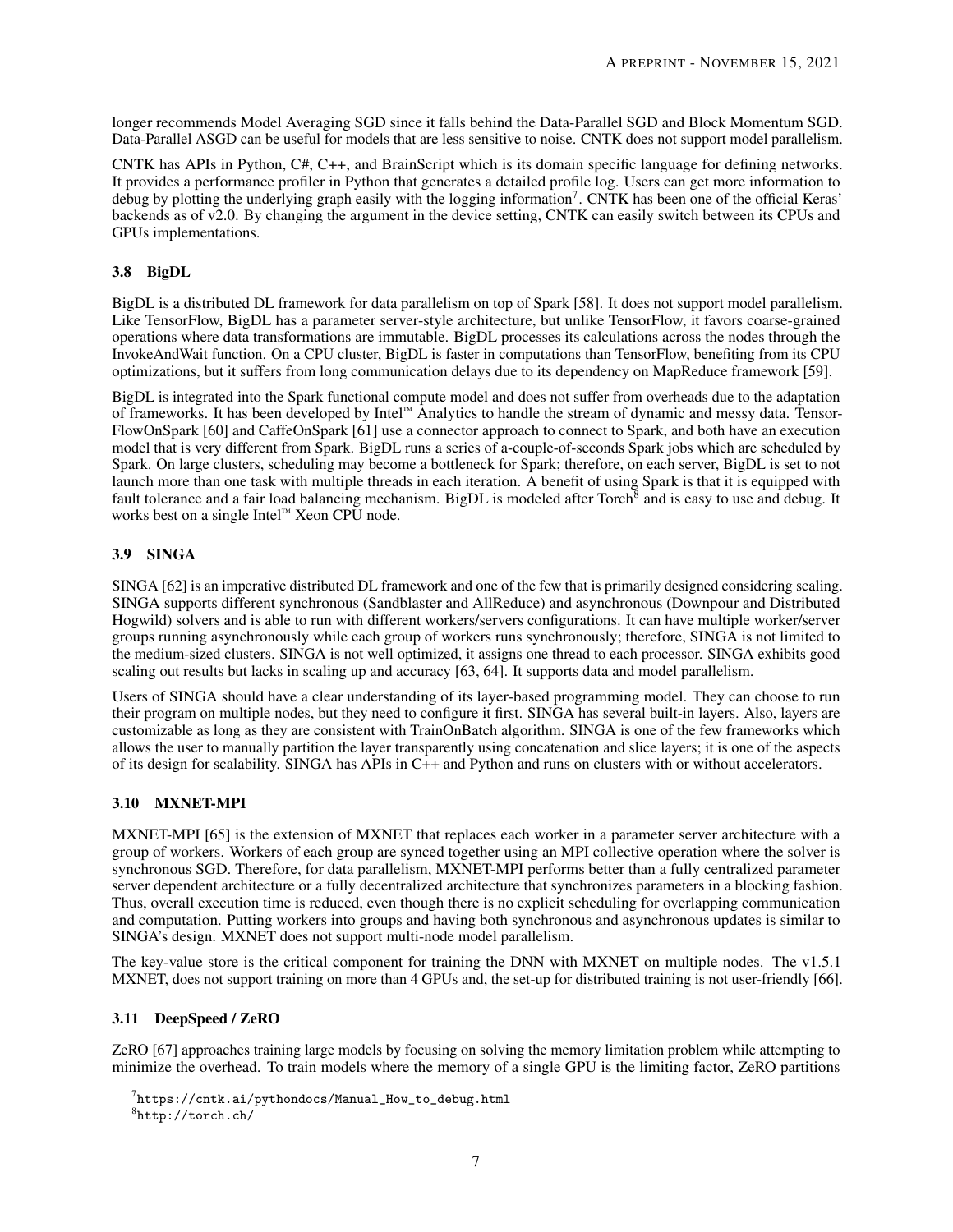| Framework         | Data Par   | <b>Model Par/Pipeline</b> | <b>Comm overlaps Comp</b> | <b>Sufficient Granularity</b> | Unified | <b>Easy to Use</b> | <b>Archt. Agnostic</b> | License          | Reference        |
|-------------------|------------|---------------------------|---------------------------|-------------------------------|---------|--------------------|------------------------|------------------|------------------|
| Mesh-TensorFlow   |            |                           |                           |                               |         | $(-)$              |                        | Apache-2.0       | $[43]$           |
| GPipe             | compatible |                           |                           |                               |         | $(-)$              |                        | Apache-2.0       | $[10]$           |
| HyPar-Flow        |            |                           |                           |                               |         | $(++)$             |                        | N/A              | $[15]$           |
| S-Caffe/OSU-Caffe |            |                           |                           |                               |         | N/A                |                        | $N/A^*$          | $[1]$            |
| NUMA-Caffe        |            |                           |                           |                               |         | $(+)$              |                        | Public Domain    | $[3]$            |
| PyTorch DDP       |            |                           |                           |                               |         | $(++)$             |                        | <b>BSD-style</b> | [50]             |
| Hororvod          |            | compatible                |                           |                               |         | $(++)$             |                        | Apache-2.0       | $\overline{[5]}$ |
| FlexFlow          |            |                           |                           |                               |         | $(+)$              |                        | Apache-2.0       | [50]             |
| Chainer           |            |                           |                           |                               |         | $(++)$             |                        | <b>MIT</b>       | $[55]$           |
| <b>CNTK</b>       |            |                           |                           |                               |         | $(++)$             |                        | MIT              | [57]             |
| <b>BigDL</b>      |            |                           |                           |                               |         | $(+)$              |                        | Apache-2.0       | $[58]$           |
| <b>SINGA</b>      |            |                           |                           |                               |         | $(+)$              |                        | Apache-2.0       | [62]             |
| <b>MXNET-MPI</b>  |            |                           |                           |                               |         | $(++)$             |                        | Apache-2.0       | $[65]$           |
| DeepSpeed         |            | compatible                |                           |                               |         | $(++)$             |                        | MIT              | $[16]$           |
| Phylanx           |            |                           |                           |                               |         | $(++)$             |                        | $Boost-1.0$      | [68]             |

<span id="page-7-1"></span>Table 1: Comparison between Distributed Deep Learning Frameworks

<sup>∗</sup>Only available in binary form

Data Par shows if the framework supports Data Parallelism on multiple nodes. Model Par/Pipeline is checkmarked if the framework supports any network intraiteration or inter-iteration parallelism other than data parallelism. Comm overlaps Comp highlights if there is any explicit attempt that prevents sequential run of computation and communication. Sufficient Granularity represents whether parallelism is applicable to the granularity of an individual operation. Unified is checkmarked if the infrastructure that makes the training distributed is integrated into the implementation of its DL components. Easy to Use has two measures: simple interface for coding and debugging. Archt. Agnostic means no modification is needed to use the code in distributed on different architectures or platforms. License and Reference are self-explanatory.

activations, optimizer states, gradients, and parameters and distributes them equally overall available nodes. It then employs overlapping collective operations to reconstruct the tensors as needed. This gives DeepSpeed the memory advantages of model parallelism and pipelining, while retaining the flexibility and ease of use of data parallelism.

The published DeepSpeed [\[16\]](#page-10-15) implementation can be used as a drop-in replacement for PyTorch's DDP (Section [3.3\)](#page-4-4) and can optimize any operation that is derived from the pytorch.nn.module. Due to this fine granularity, DeepSpeed can make tailored decisions about which tensors to distribute, whether to off-load memory to CPU and where to limit buffer sizes to prevent out-of-memory issues in the allocator. While the current release version does not include model parallelism or pipelining techniques, DeepSpeed is compatible with approaches that do.

# <span id="page-7-0"></span>4 Phylanx as a Deep Learning Framework

Phylanx [\[69,](#page-13-12) [68\]](#page-13-11) is an asynchronous distributed array processing framework that combines the benefits of exposing a high-productivity Python-based development environment with a high-performance C++-based execution environment targeting computer systems of any size, including cloud and HPC-cluster technologies. The framework automatically transforms the user-provided Python code into an intermediate representation that is efficiently executed and distributed across all available compute resources as specified by the user.

## 4.1 How Phylanx tackles design challenges of DL frameworks

Phylanx is a software framework that is based on the HPX runtime system, which in turn was designed from first principles to address well known key challenges of high-performance computing applications. As such, Phylanx implicitly and naturally benefits from inheriting the advantages of applying fine-grained parallelism, message driven computation, constrained-based synchronization (never synchronize more than needed for the local progress of execution), implicit overlapping computation with communication, and runtime-adaptive granularity control. In this section we describe these capabilities on more detail and demonstrate that Phylanx addresses some of the identified challenges of DL frameworks (see Table [1\)](#page-7-1). We are aware that Phylanx is no "jack of all trades" solution, but many of the challenges are tackled.

## DL Paralleization approaches

In Phylanx, distribution of data is done by tiling the data arrays involved such that each locality the application runs on is responsible for one (or more) tiles of the data. Phylanx execution is strictly SPMD-style, *i.e.* each locality executes a structurally equivalent expression graph, while each part of that graph performs communication between the localities depending on the operations to be performed. The execution of this expression graph is done fully asynchronously, and the necessary communication relies on asynchronous collectives. This allows to fully overlap them with the ongoing computations. This approach allows to seamlessly distribute the processed data arrays across a possibly large amount of localities (*i.e.* nodes in a cluster) while maintaining the best possible scalability. Each of the tiles of the data arrays handled by a locality is internally represented exactly like a fully local data array with the exception that it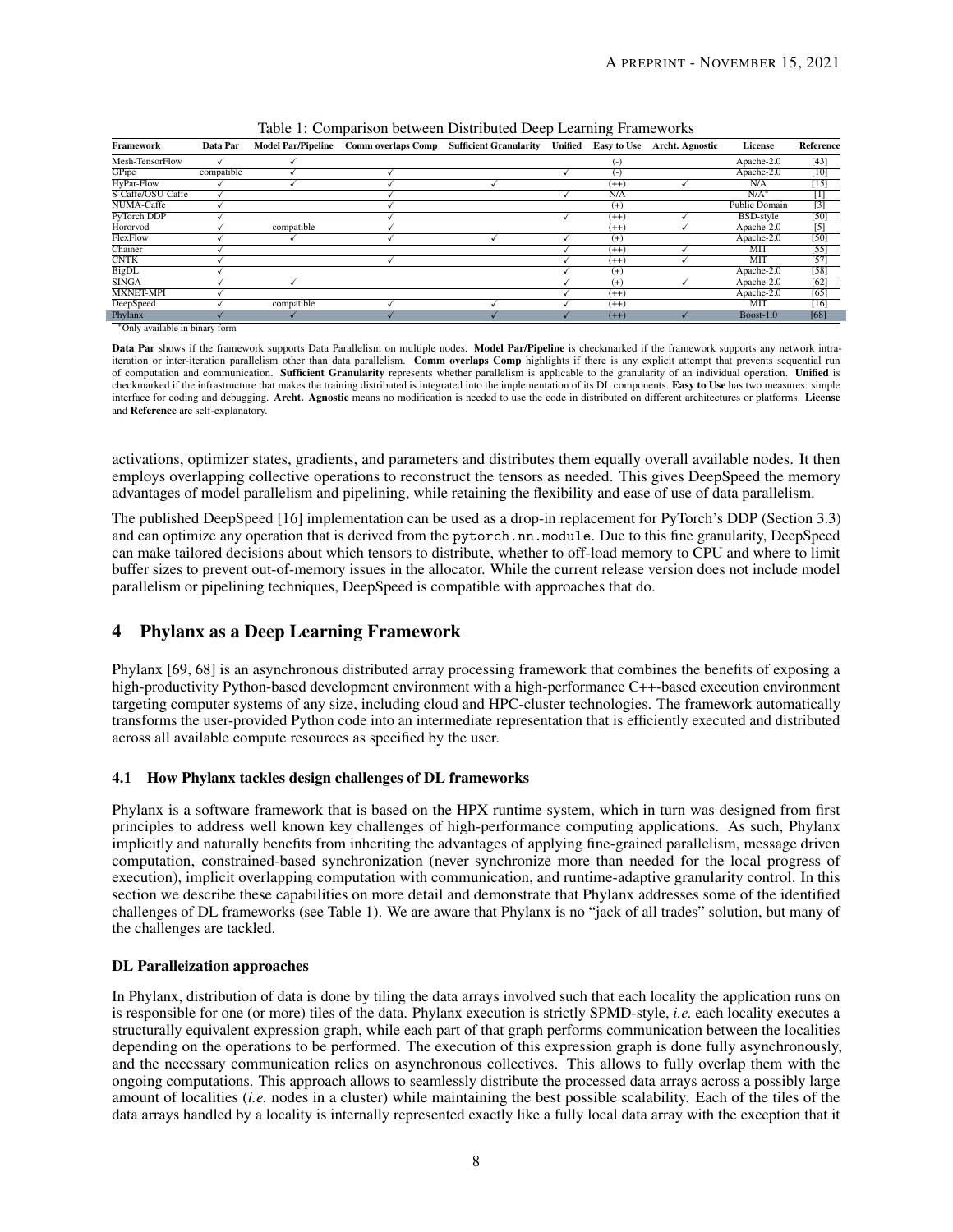carries additional meta-information describing the whole (distributed) array. This has the benefit of simplifying the implementation.

Phylanx supports overlapped tiling which is beneficial in spatial parallelization. A halo exchange is needed in forward and backward pass using spatial parallelization. When the kernel size is comparably smaller than the data size, the user can use overlapped tiling to avoid extra communication.

#### Communication overlaps Computation

Phylanx uses the HPX runtime system as its underlying execution platform. HPX is the C++ Standard Library for Parallelism and Concurrency [\[70,](#page-13-13) [71,](#page-13-14) [31\]](#page-11-14). It provides the necessary abstractions to build efficient codes that are oblivious to local and remote operations while maintaining efficient data locality. HPX has been described in detail in other publications [\[72,](#page-13-15) [73,](#page-13-16) [74,](#page-13-17) [75,](#page-13-18) [76\]](#page-14-0). In the context of Phylanx, we use HPX because of its dynamic scheduling and global data addressing capabilities as well as its ISO C++ standards conforming API. The constructs it exposes are well-aligned with the existing C++ standards [\[77,](#page-14-1) [78,](#page-14-2) [79,](#page-14-3) [80\]](#page-14-4). HPX is fundamental for Phylanx, as it uses shared memory abstractions that have already been adopted in the most recent ISO C++ standards and HPX's distributed memory abstractions are standards conforming extensions. Using the *Futurization* technique in HPX, the execution of Phylanx code is expressed as complex dataflow execution graphs that can generate a large amount of fine-grained parallel tasks that are scheduled to execute only when their dependencies are satisfied (see for instance [\[81\]](#page-14-5)). This naturally and intrinsically enables overlapping computation with communication, thus perfectly hiding communication latencies.

Phylanx achieves overlapping computation and communication using its asynchronous active messaging communication platform (that also includes its asynchronous collectives). Phylanx prefers moving work to data over moving data to work and to means of runtime-adaptively coalesce messages into larger units (tensor fusion) [\[82,](#page-14-6) [83\]](#page-14-7), which further reduces the latencies and overheads caused by the necessary communication operations (see Section [4.1](#page-8-0) for more information).

#### <span id="page-8-0"></span>Sufficient Granularity

Most of the analyzed DL frameworks have mentioned fine-grained parallelism. The purpose is to have a synchronous optimizer while maintaining acceptable performance. However, with fine-grained parallelism, meaning many small computational tasks are executed, the overhead of context switching takes into account using the system threads.

Phylanx is utilizing HPX's light-weight user-level threading system to reduce the context switching and synchronization overheads of small computational tasks to its minimum [\[84,](#page-14-8) [85\]](#page-14-9). HPX's asynchronous execution model in combination with its active-message based communication model intrinsically allows to hide latencies exhibited by those communication operations, naturally overlaps those with useful computation, and reduces synchronization overheads across nodes to a minimum. HPX's asynchronous collectives allow to break the strict lock-stepping between ranks and enable them to perform other work while the collective operation is being performed.

In order to avoid for threads to become too short lived (which increases associated overheads), Phylanx employs runtime-adaptive techniques for controlling the granularity of tasks and the size of networking packages, both with the goal of reducing overheads and maximizing system utilization [\[82\]](#page-14-6).

## Unified

Phylanx exploits every chance of parallelism since it implements every required DL operation using HPX. Thus, the infrastructure that makes the training scale out is integrated into the DL framework. On the contrary, we observe that not considering scaling out requirements in designing a DL framework has left us with stitching different libraries (connector approach) or re-implementing components to achieve functionality.

#### Easy to Use

Phylanx provides a high-productivity debugable Python-based interactive interface, JetLag<sup>[9](#page-8-1)</sup> [\[86\]](#page-14-10). JetLag constitutes a container-based Jupyter notebook interface, a performance visualization platform [\[87\]](#page-14-11) (Traveler) and a performance measurement library (APEX [\[88\]](#page-14-12)). The user can code in a Jupyter notebook and easily plot node-link diagram of the execution tree as well as Gantt and utilization charts using APEX performance counters [\[89\]](#page-14-13).

<span id="page-8-1"></span> $^{9}$ <https://github.com/STEllAR-GROUP/JetLag>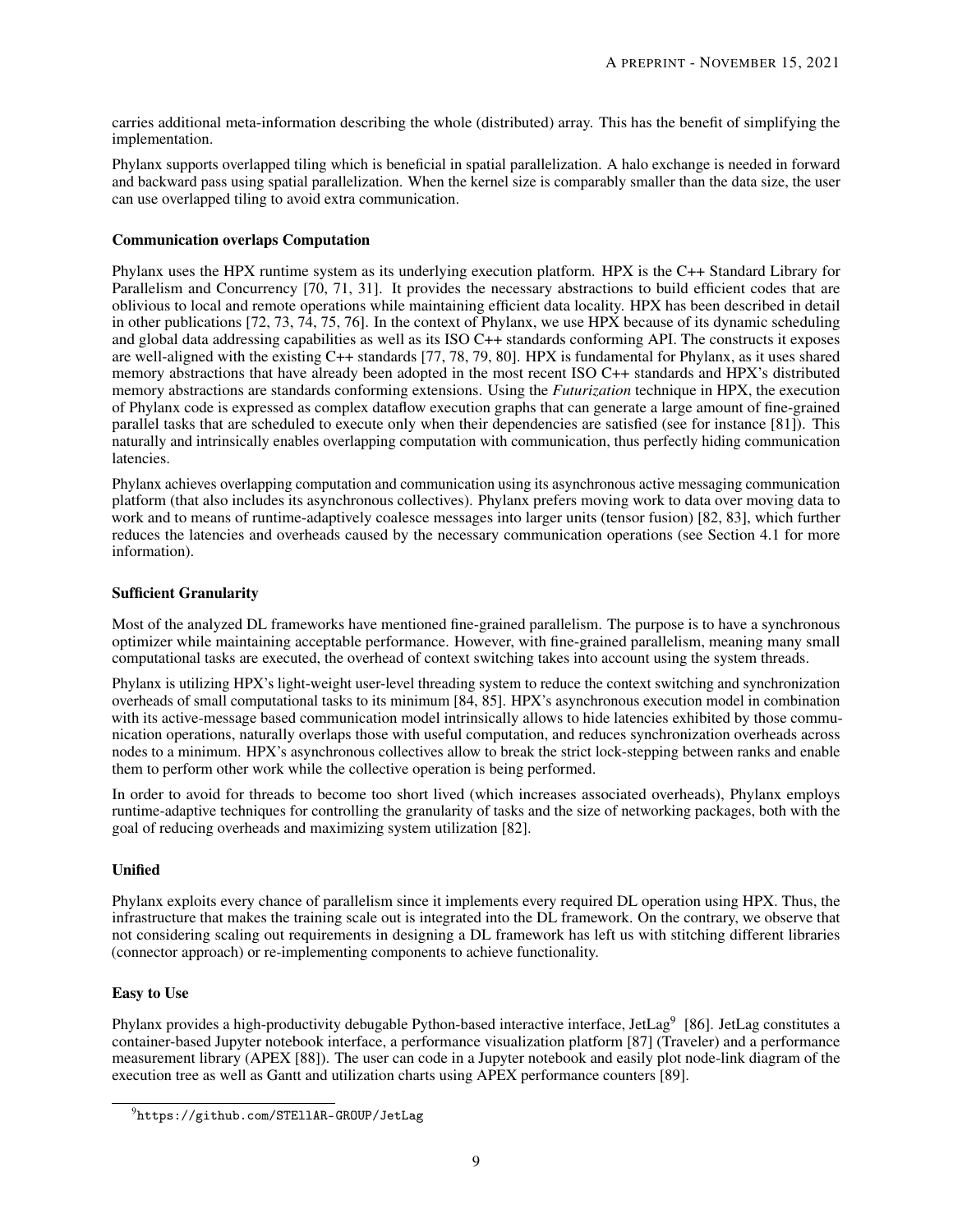

<span id="page-9-1"></span>Figure 1: Comparison of Phylanx and Horovod executing forward propagation of a CNN on an HPC cluster up to 128 nodes.

#### Architecture Agnostic

Running Phylanx on shared memory or distributed memory is hidden from the user due to the high-level abstractions provided by HPX. A unified syntax and semantics for local and remote operations provided by the Adaptive Global Address Space (AGAS) [\[90,](#page-14-14) [91\]](#page-14-15) is utilized. Thus, the user does not need to modify the Python code for local and remote computations or using another platform.

In addition to addressing the above challenges, Phylanx supports fault tolerance. Long-running non-dedicated resources can be used to train a large DNN; therefore, a means of fault tolerance is essential in the occurrence of a failure [\[18\]](#page-11-1). TensorFlow provides a checkpoint-based fault tolerance system while BigDL incorporates fault tolerance using Spark's RDD [\[92\]](#page-15-0) on every operation. HPX provides software resilience [\[93\]](#page-15-1) to implement fault tolerance within Phylanx as well. HPX can detect silent data corruptions, *e.g.* memory bit flips or CPU floating point errors. After some corrupted computation on a node, the user can do one of the following: *1)* replay the computation and use the new computation if the silent data corruption vanished. *2)* start replicates of the computation which are executed independently. There are three possibilities to compare the replicates: *a)* use check sums to compare; *b)* use a user-defined consensus function, which returns the replicate passing the tests; and *c*) if multiple replicates pass the consensus function, the user provides a validate function to decided which one to use. HPX aims to resolve the problems of scalability, resiliency, power efficiency, and runtime adaptive resource management that continue to grow in importance, as the industry is facing increasing demands in supporting highly distributed heterogeneous systems.

#### 4.2 Primary Scaling Results

We have used an Intel™ Cascade Lake based cluster called Queen Bee 3 maintained by LONI [\[94\]](#page-15-2). This CPU cluster consists of 192 nodes each containing  $2\times 24$ -Core Xeon Platinium 8260 processors. We have measured the execution time for the forward pass of a 4-layers CNN (deduced from Kaggle<sup>[10](#page-9-0)</sup>) on a Human Activity Recognition data. For a mini-batch size of 8000, we compare the execution time of Phylanx (git hash: 03ad3b8) to Horovod v0.20.0, which is installed on top of TensorFlow v2.3.0 and uses Gloo (git hash: fe2ad9c) [\[95\]](#page-15-3) as its communication library in Figure [1.](#page-9-1) First, it can be seen that the execution time of Horovod does not significantly decrease when using more nodes while that of Phylanx shows a notable reduce, which demonstrates the scalability of Phylanx. Second, we find that Phylanx takes a smaller execution time at least ( $\approx 18\%$ ) in comparison to Horovod when using 32 or more nodes, which provides insight into running CNN on larger clusters.

# 5 Conclusion

With the ever-increasing need for reducing the time of training modern deep neural networks, scaling out has become the standard practice. To this effect, we revisited the requirements for distributed training of deep neural networks and described the underlying factors for the desired framework. It must provide *a)* asynchronous collectives, *b)* fine-grained execution platform, *c)* must be unified *d)* must be easy to use and debug, and *e)* must be architecture and platform agnostic. Most existing frameworks started as single-node computational models then adapted running on

<span id="page-9-0"></span> $10$ <https://www.kaggle.com/niyati11/project-convo1d>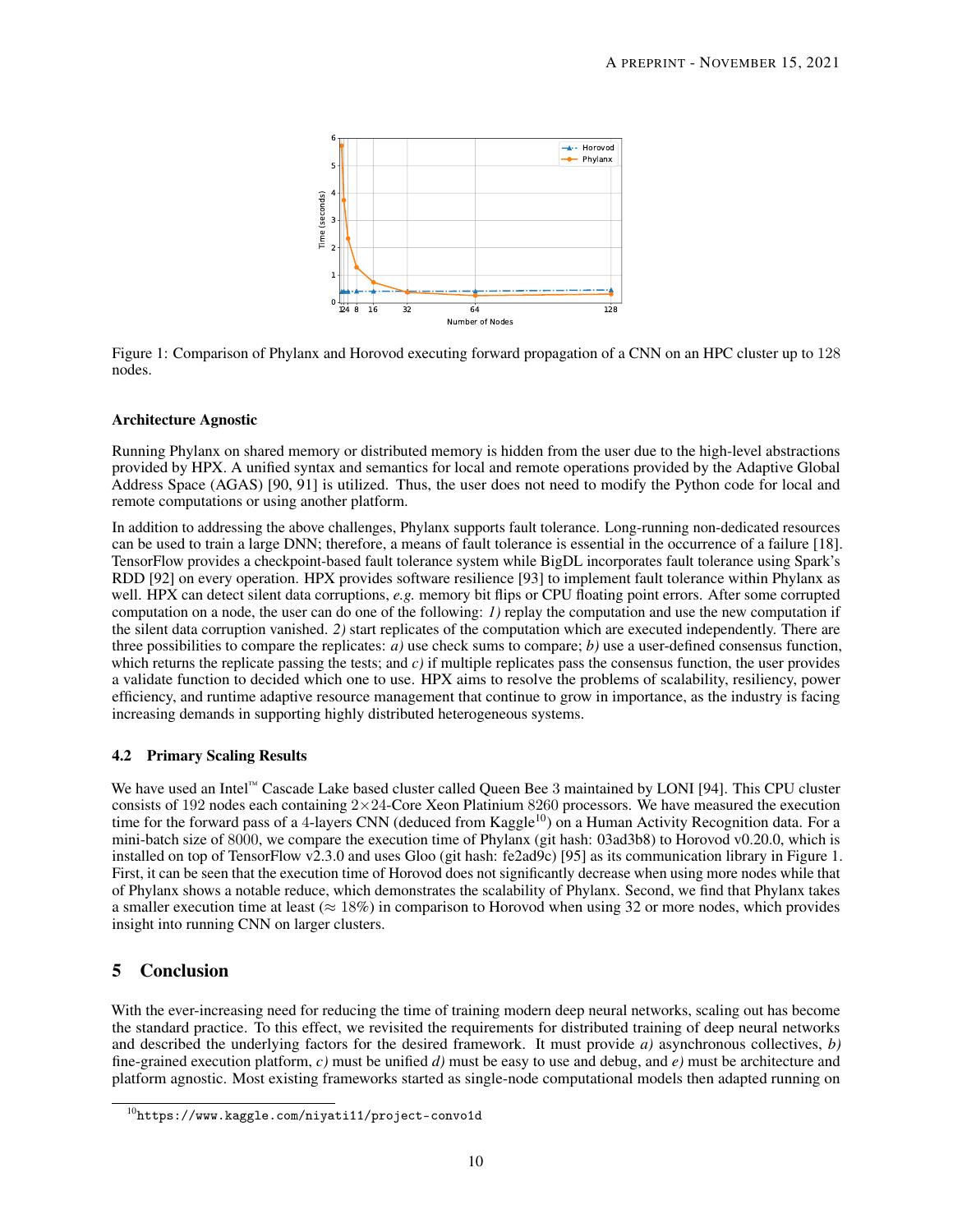GPU clusters. But we should design a system from first principles to embrace the challenges of platform-agnostic distributed computation. We showed that Phylanx offers great potential even in its current state.

## Acknowledgements

The authors are grateful for the support of this work by the LSU Center for Computation & Technology and by the DTIC project: Phylanx Engine Enhancement and Visualizations Development (Contract Number: FA8075-14-D-0002/0007).

#### References

- <span id="page-10-0"></span>[1] Ammar Ahmad Awan, Khaled Hamidouche, Jahanzeb Maqbool Hashmi, and Dhabaleswar K Panda. S-caffe: Co-designing mpi runtimes and caffe for scalable deep learning on modern gpu clusters. In *Proceedings of the 22nd ACM SIGPLAN Symposium on Principles and Practice of Parallel Programming*, pages 193–205, 2017.
- <span id="page-10-1"></span>[2] Yanghua Peng, Yibo Zhu, Yangrui Chen, Yixin Bao, Bairen Yi, Chang Lan, Chuan Wu, and Chuanxiong Guo. A generic communication scheduler for distributed dnn training acceleration. In *Proceedings of the 27th ACM Symposium on Operating Systems Principles*, pages 16–29, 2019.
- <span id="page-10-2"></span>[3] Probir Roy, Shuaiwen Leon Song, Sriram Krishnamoorthy, Abhinav Vishnu, Dipanjan Sengupta, and Xu Liu. Numa-caffe: Numa-aware deep learning neural networks. *ACM Transactions on Architecture and Code Optimization (TACO)*, 15(2):1–26, 2018.
- <span id="page-10-3"></span>[4] Adam Paszke, Sam Gross, Francisco Massa, Adam Lerer, James Bradbury, Gregory Chanan, Trevor Killeen, Zeming Lin, Natalia Gimelshein, Luca Antiga, et al. Pytorch: An imperative style, high-performance deep learning library. In *Advances in neural information processing systems*, pages 8026–8037, 2019.
- <span id="page-10-4"></span>[5] Alexander Sergeev and Mike Del Balso. Horovod: fast and easy distributed deep learning in tensorflow. *arXiv preprint arXiv:1802.05799*, 2018.
- <span id="page-10-5"></span>[6] Nikoli Dryden, Naoya Maruyama, Tim Moon, Tom Benson, Marc Snir, and Brian Van Essen. Channel and filter parallelism for large-scale cnn training. In *Proceedings of the International Conference for High Performance Computing, Networking, Storage and Analysis*, pages 1–20, 2019.
- <span id="page-10-6"></span>[7] Zhihao Jia, Matei Zaharia, and Alex Aiken. Beyond data and model parallelism for deep neural networks. *arXiv preprint arXiv:1807.05358*, 2018.
- <span id="page-10-7"></span>[8] Tal Ben-Nun and Torsten Hoefler. Demystifying parallel and distributed deep learning: An in-depth concurrency analysis. *ACM Computing Surveys (CSUR)*, 52(4):1–43, 2019.
- <span id="page-10-8"></span>[9] Nikoli Dryden, Naoya Maruyama, Tom Benson, Tim Moon, Marc Snir, and Brian Van Essen. Improving strongscaling of cnn training by exploiting finer-grained parallelism. In *2019 IEEE International Parallel and Distributed Processing Symposium (IPDPS)*, pages 210–220. IEEE, 2019.
- <span id="page-10-9"></span>[10] Yanping Huang, Youlong Cheng, Ankur Bapna, Orhan Firat, Dehao Chen, Mia Chen, HyoukJoong Lee, Jiquan Ngiam, Quoc V Le, Yonghui Wu, et al. Gpipe: Efficient training of giant neural networks using pipeline parallelism. In *Advances in neural information processing systems*, pages 103–112, 2019.
- <span id="page-10-10"></span>[11] Aaron Harlap, Deepak Narayanan, Amar Phanishayee, Vivek Seshadri, Nikhil Devanur, Greg Ganger, and Phil Gibbons. Pipedream: Fast and efficient pipeline parallel dnn training. *arXiv preprint arXiv:1806.03377*, 2018.
- <span id="page-10-11"></span>[12] Priya Goyal, Piotr Dollár, Ross Girshick, Pieter Noordhuis, Lukasz Wesolowski, Aapo Kyrola, Andrew Tulloch, Yangqing Jia, and Kaiming He. Accurate, large minibatch sgd: Training imagenet in 1 hour. *arXiv preprint arXiv:1706.02677*, 2017.
- <span id="page-10-12"></span>[13] Nitish Shirish Keskar, Dheevatsa Mudigere, Jorge Nocedal, Mikhail Smelyanskiy, and Ping Tak Peter Tang. On large-batch training for deep learning: Generalization gap and sharp minima. *arXiv preprint arXiv:1609.04836*, 2016.
- <span id="page-10-13"></span>[14] Alex Krizhevsky. One weird trick for parallelizing convolutional neural networks. *arXiv preprint arXiv:1404.5997*, 2014.
- <span id="page-10-14"></span>[15] Ammar Ahmad Awan, Arpan Jain, Quentin Anthony, Hari Subramoni, and Dhabaleswar K Panda. Hyparflow: Exploiting mpi and keras for scalable hybrid-parallel dnn training using tensorflow. *arXiv preprint arXiv:1911.05146*, 2019.
- <span id="page-10-15"></span>[16] Jeff Rasley, Samyam Rajbhandari, Olatunji Ruwase, and Yuxiong He. Deepspeed: System optimizations enable training deep learning models with over 100 billion parameters. In *Proceedings of the 26th ACM SIGKDD International Conference on Knowledge Discovery & Data Mining*, page 3505–3506, 2020.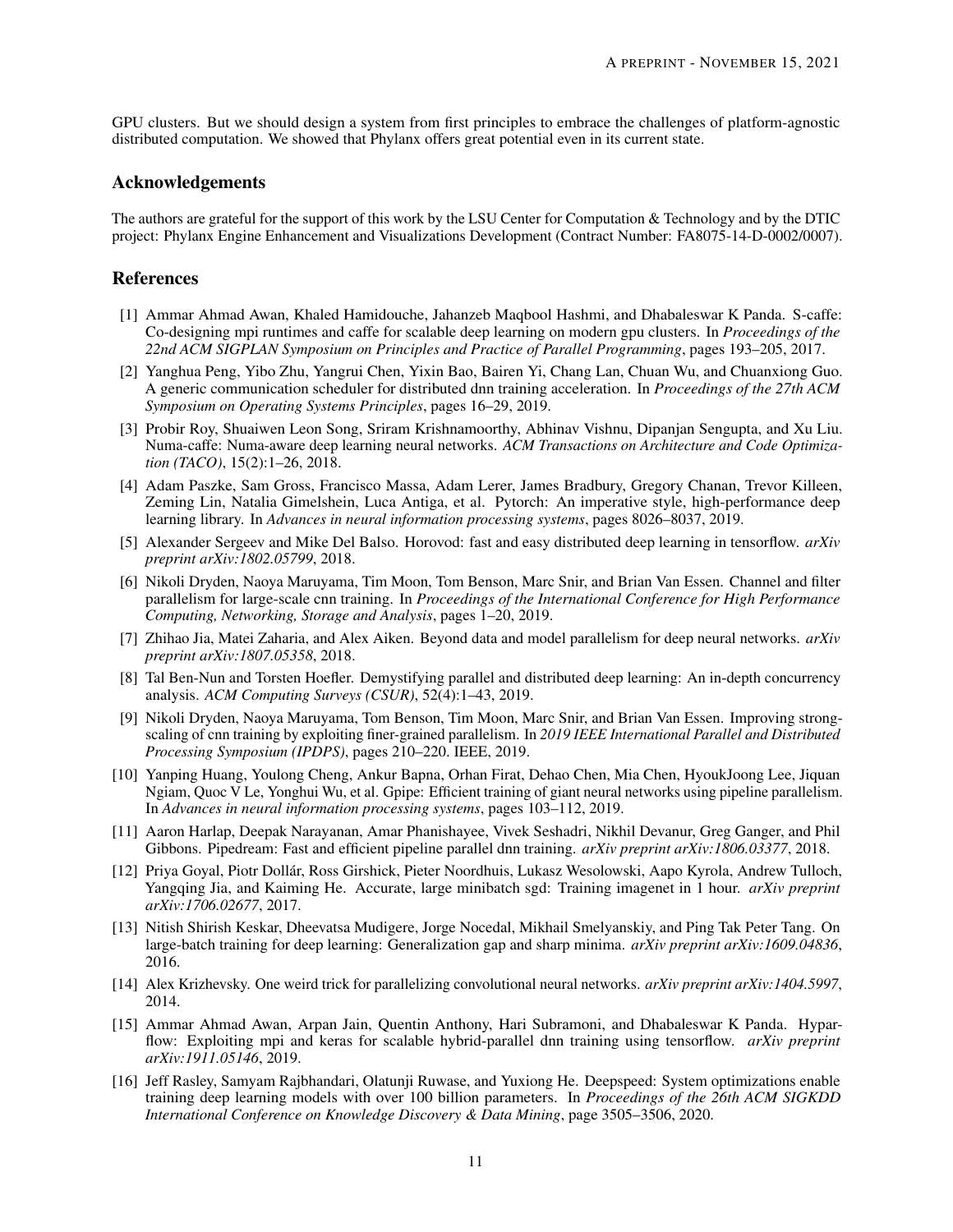- <span id="page-11-0"></span>[17] Jeffrey Dean, Greg Corrado, Rajat Monga, Kai Chen, Matthieu Devin, Mark Mao, Marc'aurelio Ranzato, Andrew Senior, Paul Tucker, Ke Yang, et al. Large scale distributed deep networks. In *Advances in neural information processing systems*, pages 1223–1231, 2012.
- <span id="page-11-1"></span>[18] Martín Abadi, Ashish Agarwal, Paul Barham, Eugene Brevdo, Zhifeng Chen, Craig Citro, Greg S Corrado, Andy Davis, Jeffrey Dean, Matthieu Devin, et al. Tensorflow: Large-scale machine learning on heterogeneous distributed systems. *arXiv preprint arXiv:1603.04467*, 2016.
- <span id="page-11-2"></span>[19] Fan Zhou and Guojing Cong. On the convergence properties of a k-step averaging stochastic gradient descent algorithm for nonconvex optimization. *arXiv preprint arXiv:1708.01012*, 2017.
- <span id="page-11-3"></span>[20] Jianmin Chen, Xinghao Pan, Rajat Monga, Samy Bengio, and Rafal Jozefowicz. Revisiting distributed synchronous sgd. *arXiv preprint arXiv:1604.00981*, 2016.
- <span id="page-11-4"></span>[21] Wenbin Jiang, Yangsong Zhang, Pai Liu, Jing Peng, Laurence T Yang, Geyan Ye, and Hai Jin. Exploiting potential of deep neural networks by layer-wise fine-grained parallelism. *Future Generation Computer Systems*, 102:210–221, 2020.
- <span id="page-11-5"></span>[22] Kevin Siu, Dylan Malone Stuart, Mostafa Mahmoud, and Andreas Moshovos. Memory requirements for convolutional neural network hardware accelerators. In *2018 IEEE International Symposium on Workload Characterization (IISWC)*, pages 111–121. IEEE, 2018.
- <span id="page-11-6"></span>[23] Yixin Bao, Yanghua Peng, Yangrui Chen, and Chuan Wu. Preemptive all-reduce scheduling for expediting distributed dnn training. In *IEEE INFOCOM 2020-IEEE Conference on Computer Communications*, pages 626–635. IEEE, 2020.
- <span id="page-11-7"></span>[24] Abhishek Kulkarni and Andrew Lumsdaine. A comparative study of asynchronous many-tasking runtimes: Cilk, charm++, parallex and am++. *arXiv preprint arXiv:1904.00518*, 2019.
- <span id="page-11-8"></span>[25] J Davison de St Germain, John McCorquodale, Steven G Parker, and Christopher R Johnson. Uintah: A massively parallel problem solving environment. In *Proceedings the Ninth International Symposium on High-Performance Distributed Computing*, pages 33–41. IEEE, 2000.
- <span id="page-11-9"></span>[26] Bradford L Chamberlain, David Callahan, and Hans P Zima. Parallel programmability and the chapel language. *The International Journal of High Performance Computing Applications*, 21(3):291–312, 2007.
- <span id="page-11-10"></span>[27] Laxmikant V Kale and Sanjeev Krishnan. Charm++ a portable concurrent object oriented system based on c++. In *Proceedings of the eighth annual conference on Object-oriented programming systems, languages, and applications*, pages 91–108, 1993.
- <span id="page-11-11"></span>[28] H Carter Edwards, Christian R Trott, and Daniel Sunderland. Kokkos: Enabling manycore performance portability through polymorphic memory access patterns. *Journal of Parallel and Distributed Computing*, 74(12):3202–3216, 2014.
- <span id="page-11-12"></span>[29] Michael Bauer, Sean Treichler, Elliott Slaughter, and Alex Aiken. Legion: Expressing locality and independence with logical regions. In *SC'12: Proceedings of the International Conference on High Performance Computing, Networking, Storage and Analysis*, pages 1–11. IEEE, 2012.
- <span id="page-11-13"></span>[30] George Bosilca, Aurelien Bouteiller, Anthony Danalis, Mathieu Faverge, Thomas Hérault, and Jack J Dongarra. Parsec: Exploiting heterogeneity to enhance scalability. *Computing in Science & Engineering*, 15(6):36–45, 2013.
- <span id="page-11-14"></span>[31] Hartmut Kaiser, Patrick Diehl, Adrian S. Lemoine, Bryce Adelstein Lelbach, Parsa Amini, Agustín Berge, John Biddiscombe, Steven R. Brandt, Nikunj Gupta, Thomas Heller, Kevin Huck, Zahra Khatami, Alireza Kheirkhahan, Auriane Reverdell, Shahrzad Shirzad, Mikael Simberg, Bibek Wagle, Weile Wei, and Tianyi Zhang. Hpx - the c++ standard library for parallelism and concurrency. *Journal of Open Source Software*, 5(53):2352, 2020.
- <span id="page-11-15"></span>[32] Peter Thoman, Kiril Dichev, Thomas Heller, Roman Iakymchuk, Xavier Aguilar, Khalid Hasanov, Philipp Gschwandtner, Pierre Lemarinier, Stefano Markidis, Herbert Jordan, et al. A taxonomy of task-based parallel programming technologies for high-performance computing. *The Journal of Supercomputing*, 74(4):1422–1434, 2018.
- <span id="page-11-16"></span>[33] Stéfan van der Walt, S Chris Colbert, and Gael Varoquaux. The numpy array: a structure for efficient numerical computation. *Computing in science & engineering*, 13(2):22–30, 2011.
- <span id="page-11-17"></span>[34] Pauli Virtanen, Ralf Gommers, Travis E Oliphant, Matt Haberland, Tyler Reddy, David Cournapeau, Evgeni Burovski, Pearu Peterson, Warren Weckesser, Jonathan Bright, et al. Scipy 1.0: fundamental algorithms for scientific computing in python. *Nature methods*, 17(3):261–272, 2020.
- <span id="page-11-18"></span>[35] Wes McKinney et al. pandas: a foundational python library for data analysis and statistics. *Python for High Performance and Scientific Computing*, 14(9), 2011.
- <span id="page-11-19"></span>[36] John D Hunter. Matplotlib: A 2d graphics environment. *Computing in science & engineering*, 9(3):90–95, 2007.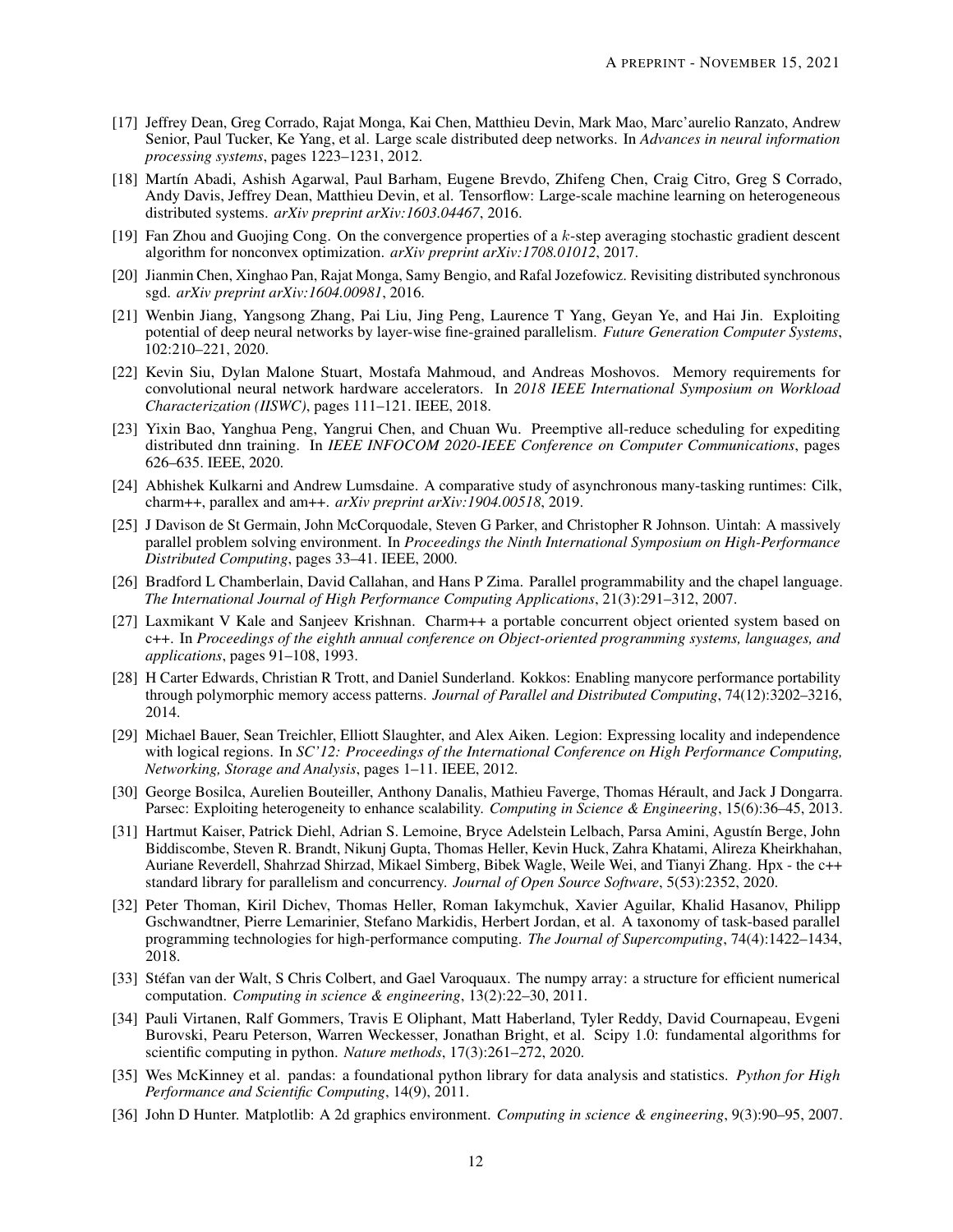- <span id="page-12-0"></span>[37] François Chollet et al. keras, 2015.
- <span id="page-12-1"></span>[38] Sayed Hadi Hashemi, Sangeetha Abdu Jyothi, and Roy H Campbell. Tictac: Accelerating distributed deep learning with communication scheduling. *arXiv preprint arXiv:1803.03288*, 2018.
- <span id="page-12-2"></span>[39] Ali HeydariGorji, Mahdi Torabzadehkashi, Siavash Rezaei, Hossein Bobarshad, Vladimir Alves, and Pai H Chou. Stannis: Low-power acceleration of deep neuralnetwork training using computational storage. *arXiv preprint arXiv:2002.07215*, 2020.
- <span id="page-12-3"></span>[40] Ali HeydariGorji, Siavash Rezaei, Mahdi Torabzadehkashi, Hossein Bobarshad, Vladimir Alves, and Pai H Chou. Hypertune: Dynamic hyperparameter tuning for efficient distribution of dnn training over heterogeneous systems. *arXiv preprint arXiv:2007.08077*, 2020.
- <span id="page-12-4"></span>[41] Martín Abadi, Paul Barham, Jianmin Chen, Zhifeng Chen, Andy Davis, Jeffrey Dean, Matthieu Devin, Sanjay Ghemawat, Geoffrey Irving, Michael Isard, et al. Tensorflow: A system for large-scale machine learning. In *12th* {*USENIX*} *symposium on operating systems design and implementation (*{*OSDI*} *16)*, pages 265–283, 2016.
- <span id="page-12-5"></span>[42] Jingoo Han, Luna Xu, M Mustafa Rafique, Ali R Butt, and Seung-Hwan Lim. A quantitative study of deep learning training on heterogeneous supercomputers. In *2019 IEEE International Conference on Cluster Computing (CLUSTER)*, pages 1–12. IEEE, 2019.
- <span id="page-12-6"></span>[43] Noam Shazeer, Youlong Cheng, Niki Parmar, Dustin Tran, Ashish Vaswani, Penporn Koanantakool, Peter Hawkins, HyoukJoong Lee, Mingsheng Hong, Cliff Young, et al. Mesh-tensorflow: Deep learning for supercomputers. In *Advances in Neural Information Processing Systems*, pages 10414–10423, 2018.
- <span id="page-12-7"></span>[44] Jonathan Shen, Patrick Nguyen, Yonghui Wu, Zhifeng Chen, Mia X Chen, Ye Jia, Anjuli Kannan, Tara Sainath, Yuan Cao, Chung-Cheng Chiu, et al. Lingvo: a modular and scalable framework for sequence-to-sequence modeling. *arXiv preprint arXiv:1902.08295*, 2019.
- <span id="page-12-8"></span>[45] Yangqing Jia, Evan Shelhamer, Jeff Donahue, Sergey Karayev, Jonathan Long, Ross Girshick, Sergio Guadarrama, and Trevor Darrell. Caffe: Convolutional architecture for fast feature embedding. In *Proceedings of the 22nd ACM international conference on Multimedia*, pages 675–678, 2014.
- <span id="page-12-9"></span>[46] Forrest N Iandola, Matthew W Moskewicz, Khalid Ashraf, and Kurt Keutzer. Firecaffe: near-linear acceleration of deep neural network training on compute clusters. In *Proceedings of the IEEE Conference on Computer Vision and Pattern Recognition*, pages 2592–2600, 2016.
- <span id="page-12-10"></span>[47] Stefan Lee, Senthil Purushwalkam, Michael Cogswell, David Crandall, and Dhruv Batra. Why m heads are better than one: Training a diverse ensemble of deep networks. *arXiv preprint arXiv:1511.06314*, 2015.
- <span id="page-12-11"></span>[48] Ke He, Bo Liu, Yu Zhang, Andrew Ling, and Dian Gu. Fecaffe: Fpga-enabled caffe with opencl for deep learning training and inference on intel stratix 10. *arXiv preprint arXiv:1911.08905*, 2019.
- <span id="page-12-12"></span>[49] Diederik Adriaan Vink, Aditya Rajagopal, Stylianos I Venieris, and Christos-Savvas Bouganis. Caffe barista: Brewing caffe with fpgas in the training loop. *arXiv preprint arXiv:2006.13829*, 2020.
- <span id="page-12-13"></span>[50] Shen Li, Yanli Zhao, Rohan Varma, Omkar Salpekar, Pieter Noordhuis, Teng Li, Adam Paszke, Jeff Smith, Brian Vaughan, Pritam Damania, et al. Pytorch distributed: Experiences on accelerating data parallel training. *arXiv preprint arXiv:2006.15704*, 2020.
- <span id="page-12-14"></span>[51] Ammar Ahmad Awan, Jeroen Bedorf, Ching-Hsiang Chu, Hari Subramoni, and Dhabaleswar K Panda. Scalable distributed dnn training using tensorflow and cuda-aware mpi: Characterization, designs, and performance evaluation. *arXiv preprint arXiv:1810.11112*, 2018.
- <span id="page-12-15"></span>[52] Karen Simonyan and Andrew Zisserman. Very deep convolutional networks for large-scale image recognition. *arXiv preprint arXiv:1409.1556*, 2014.
- <span id="page-12-16"></span>[53] Kaiming He, Xiangyu Zhang, Shaoqing Ren, and Jian Sun. Deep residual learning for image recognition. In *Proceedings of the IEEE conference on computer vision and pattern recognition*, pages 770–778, 2016.
- <span id="page-12-17"></span>[54] Xingfu Wu, Valerie Taylor, Justin M Wozniak, Rick Stevens, Thomas Brettin, and Fangfang Xia. Performance, power, and scalability analysis of the horovod implementation of the candle nt3 benchmark on the cray xc40 theta. In *SC18 Workshop on Python for High-Performance and Scientific Computing, Dallas, USA*, 2018.
- <span id="page-12-18"></span>[55] Seiya Tokui, Ryosuke Okuta, Takuya Akiba, Yusuke Niitani, Toru Ogawa, Shunta Saito, Shuji Suzuki, Kota Uenishi, Brian Vogel, and Hiroyuki Yamazaki Vincent. Chainer: A deep learning framework for accelerating the research cycle. In *Proceedings of the 25th ACM SIGKDD International Conference on Knowledge Discovery & Data Mining*, pages 2002–2011, 2019.
- <span id="page-12-19"></span>[56] Seiya Tokui, Kenta Oono, Shohei Hido, and Justin Clayton. Chainer: a next-generation open source framework for deep learning. In *Proceedings of workshop on machine learning systems (LearningSys) in the twenty-ninth annual conference on neural information processing systems (NIPS)*, volume 5, pages 1–6, 2015.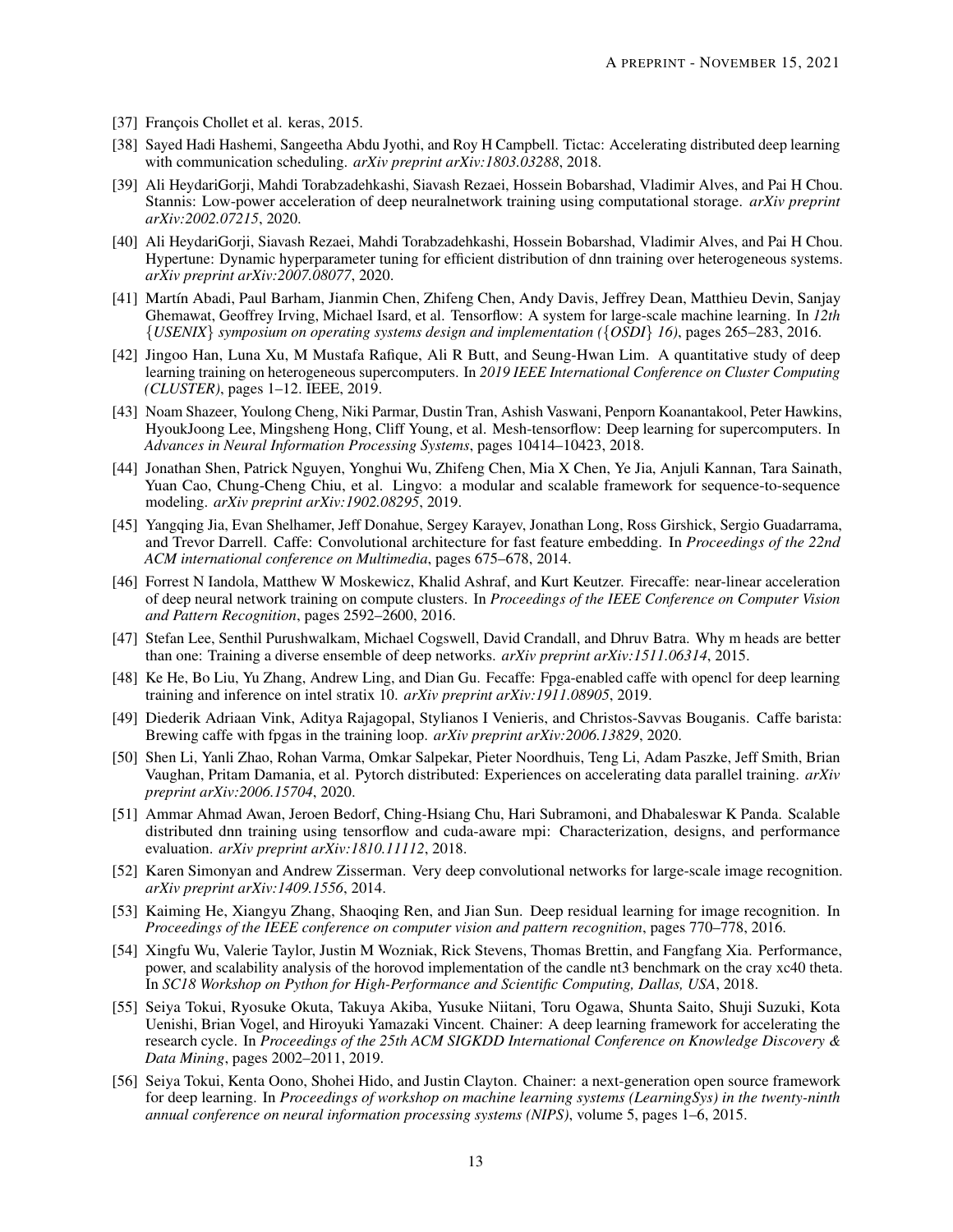- <span id="page-13-0"></span>[57] Frank Seide and Amit Agarwal. Cntk: Microsoft's open-source deep-learning toolkit. In *Proceedings of the 22nd ACM SIGKDD International Conference on Knowledge Discovery and Data Mining*, pages 2135–2135, 2016.
- <span id="page-13-1"></span>[58] Jason Jinquan Dai, Yiheng Wang, Xin Qiu, Ding Ding, Yao Zhang, Yanzhang Wang, Xianyan Jia, Cherry Li Zhang, Yan Wan, Zhichao Li, et al. Bigdl: A distributed deep learning framework for big data. In *Proceedings of the ACM Symposium on Cloud Computing*, pages 50–60, 2019.
- <span id="page-13-2"></span>[59] Xin Du, Di Kuang, Yan Ye, Xinxin Li, Mengqiang Chen, Yunfei Du, and Weigang Wu. Comparative study of distributed deep learning tools on supercomputers. In *International Conference on Algorithms and Architectures for Parallel Processing*, pages 122–137. Springer, 2018.
- <span id="page-13-3"></span>[60] *TensorFlowOnSpark*, 2017.
- <span id="page-13-4"></span>[61] *CaffeOnSpark2017*, 2016.
- <span id="page-13-5"></span>[62] Beng Chin Ooi, Kian-Lee Tan, Sheng Wang, Wei Wang, Qingchao Cai, Gang Chen, Jinyang Gao, Zhaojing Luo, Anthony KH Tung, Yuan Wang, et al. Singa: A distributed deep learning platform. In *Proceedings of the 23rd ACM international conference on Multimedia*, pages 685–688, 2015.
- <span id="page-13-6"></span>[63] Shayan Shams, Richard Platania, Kisung Lee, and Seung-Jong Park. Evaluation of deep learning frameworks over different hpc architectures. In *2017 IEEE 37th International Conference on Distributed Computing Systems (ICDCS)*, pages 1389–1396. IEEE, 2017.
- <span id="page-13-7"></span>[64] Wei Wang, Gang Chen, Anh Tien Tuan Dinh, Jinyang Gao, Beng Chin Ooi, Kian-Lee Tan, and Sheng Wang. Singa: Putting deep learning in the hands of multimedia users. In *Proceedings of the 23rd ACM international conference on Multimedia*, pages 25–34, 2015.
- <span id="page-13-8"></span>[65] Amith R Mamidala, Georgios Kollias, Chris Ward, and Fausto Artico. Mxnet-mpi: Embedding mpi parallelism in parameter server task model for scaling deep learning. *arXiv preprint arXiv:1801.03855*, 2018.
- <span id="page-13-9"></span>[66] Sean Mahon, Sébastien Varrette, Valentin Plugaru, Frédéric Pinel, and Pascal Bouvry. Performance analysis of distributed and scalable deep learning. In *2020 20th IEEE/ACM International Symposium on Cluster, Cloud and Internet Computing (CCGRID)*, pages 760–766. IEEE, 2020.
- <span id="page-13-10"></span>[67] Samyam Rajbhandari, Jeff Rasley, Olatunji Ruwase, and Yuxiong He. Zero: Memory optimization towards training a trillion parameter models. *arXiv preprint arXiv:1910.02054*, 2019.
- <span id="page-13-11"></span>[68] R. Tohid, B. Wagle, S. Shirzad, P. Diehl, A. Serio, A. Kheirkhahan, P. Amini, K. Williams, K. Isaacs, K. Huck, S. Brandt, and H. Kaiser. Asynchronous execution of python code on task-based runtime systems. In *2018 IEEE/ACM 4th International Workshop on Extreme Scale Programming Models and Middleware (ESPM2)*, pages 37–45, 2018.
- <span id="page-13-12"></span>[69] Hartmut Kaiser and Parsa Amini and Steven R. Brandt and Bita Hasheminezhad and Bibek Wagle and R. Tohid and Nanmiao Wu and Shahrzad Shirzad. MPET - A C++ expression template library for arithmetic operations, 2020. https://github.com/STEllAR-GROUP/phylanx.
- <span id="page-13-13"></span>[70] Hartmut Kaiser, Bryce Adelstein Lelbach aka wash, Thomas Heller, Mikael Simberg, Agustín Bergé, John Biddiscombe, aurianer, Anton Bikineev, Grant Mercer, Andreas Schäfer, Kevin Huck, Adrian S. Lemoine, Taeguk Kwon, Jeroen Habraken, Matthew Anderson, Marcin Copik, Steven R. Brandt, Martin Stumpf, Daniel Bourgeois, Denis Blank, Shoshana Jakobovits, Vinay Amatya, rstobaugh, Lars Viklund, Zahra Khatami, Patrick Diehl, Tapasweni Pathak, Devang Bacharwar, Shuangyang Yang, and Erik Schnetter. STEllAR-GROUP/hpx: HPX V1.4.1: The C++ Standards Library for Parallelism and Concurrency, February 2020.
- <span id="page-13-14"></span>[71] Thomas Heller, Patrick Diehl, Zachary Byerly, John Biddiscombe, and Hartmut Kaiser. HPX – An open source C++ Standard Library for Parallelism and Concurrency. In *Proceedings of OpenSuCo 2017, Denver, Colorado USA, November 2017 (OpenSuCo 17)*, page 5, 2017.
- <span id="page-13-15"></span>[72] T. Heller, H. Kaiser, and K. Iglberger. Application of the ParalleX Execution Model to Stencil-based Problems. In *Proceedings of the International Supercomputing Conference ISC'12, Hamburg, Germany*, 2012.
- <span id="page-13-16"></span>[73] Thomas Heller, Hartmut Kaiser, Andreas Schäfer, and Dietmar Fey. Using HPX and LibGeoDecomp for Scaling HPC Applications on Heterogeneous Supercomputers. In *Proceedings of the Workshop on Latest Advances in Scalable Algorithms for Large-Scale Systems*, ScalA '13, pages 1:1–1:8, New York, NY, USA, 2013. ACM.
- <span id="page-13-17"></span>[74] Hartmut Kaiser, Thomas Heller, Bryce Adelstein-Lelbach, Adrian Serio, and Dietmar Fey. HPX: A Task Based Programming Model in a Global Address Space. In *Proceedings of the 8th International Conference on Partitioned Global Address Space Programming Models*, PGAS '14, pages 6:1–6:11, New York, NY, USA, 2014. ACM.
- <span id="page-13-18"></span>[75] Hartmut Kaiser, Thomas Heller, Daniel Bourgeois, and Dietmar Fey. Higher-level parallelization for local and distributed asynchronous task-based programming. In *Proceedings of the First International Workshop on Extreme Scale Programming Models and Middleware*, ESPM '15, pages 29–37, New York, NY, USA, 2015. ACM.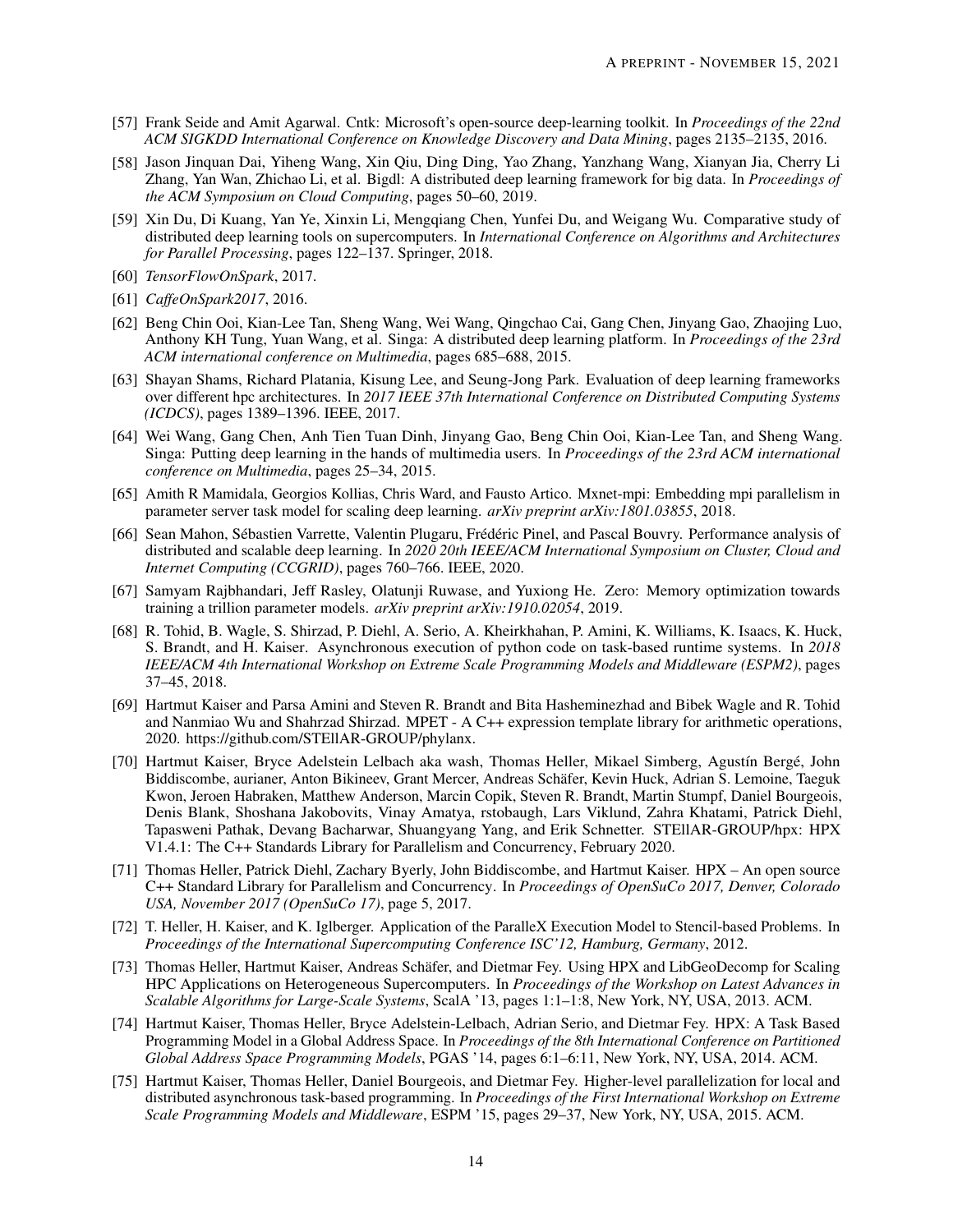- <span id="page-14-0"></span>[76] Thomas Heller, Hartmut Kaiser, Patrick Diehl, Dietmar Fey, and Marc Alexander Schweitzer. Closing the Performance Gap with Modern C++. In Michaela Taufer, Bernd Mohr, and Julian M. Kunkel, editors, *High Performance Computing*, volume 9945 of *Lecture Notes in Computer Science*, pages 18–31. Springer International Publishing, 2016.
- <span id="page-14-1"></span>[77] The C++ Standards Committee. ISO International Standard ISO/IEC 14882:2011, Programming Language C++. Technical report, Geneva, Switzerland: International Organization for Standardization (ISO)., 2011. http://www.open-std.org/jtc1/sc22/wg21.
- <span id="page-14-2"></span>[78] The C++ Standards Committee. ISO International Standard ISO/IEC 14882:2014, Programming Language C++. Technical report, Geneva, Switzerland: International Organization for Standardization (ISO)., 2014. http://www.open-std.org/jtc1/sc22/wg21.
- <span id="page-14-3"></span>[79] The C++ Standards Committee. ISO International Standard ISO/IEC 14882:2017, Programming Language C++. Technical report, Geneva, Switzerland: International Organization for Standardization (ISO)., 2017. http://www.open-std.org/jtc1/sc22/wg21.
- <span id="page-14-4"></span>[80] The C++ Standards Committee. ISO International Standard ISO/IEC 14882:2020, Programming Language C++. Technical report, Geneva, Switzerland: International Organization for Standardization (ISO)., 2020. http://www.open-std.org/jtc1/sc22/wg21.
- <span id="page-14-5"></span>[81] Thomas Heller, Bryce Adelstein Lelbach, Kevin A Huck, John Biddiscombe, Patricia Grubel, Alice E Koniges, Matthias Kretz, Dominic Marcello, David Pfander, Adrian Serio, Juhan Frank, Geoffrey C Clayton, Dirk Pflüger, David Eder, and Hartmut Kaiser. Harnessing billions of tasks for a scalable portable hydrodynamic simulation of the merger of two stars. *The International Journal of High Performance Computing Applications*, 0(0):1094342018819744, 2019.
- <span id="page-14-6"></span>[82] Bibek Wagle, Mohammad Alaul Haque Monil, Kevin Huck, Allen D Malony, Adrian Serio, and Hartmut Kaiser. Runtime adaptive task inlining on asynchronous multitasking runtime systems. In *Proceedings of the 48th International Conference on Parallel Processing*, pages 1–10, 2019.
- <span id="page-14-7"></span>[83] Bibek Wagle, Samuel Kellar, Adrian Serio, and Hartmut Kaiser. Methodology for adaptive active message coalescing in task based runtime systems. In *2018 IEEE International Parallel and Distributed Processing Symposium Workshops (IPDPSW)*, pages 1133–1140. IEEE, 2018.
- <span id="page-14-8"></span>[84] Hartmut Kaiser, Maciek Brodowicz, and Thomas Sterling. Parallex an advanced parallel execution model for scaling-impaired applications. In *2009 International Conference on Parallel Processing Workshops*, pages 394–401. IEEE, 2009.
- <span id="page-14-9"></span>[85] Gabriel Laberge, Shahrzad Shirzad, Patrick Diehl, Hartmut Kaiser, Serge Prudhomme, and A Lemoine. Scheduling optimization of parallel linear algebra algorithms using supervised learning. *arXiv preprint arXiv:1909.03947*, 2019.
- <span id="page-14-10"></span>[86] Steven R Brandt, Alex Bigelow, Sayef Azad Sakin, Katy Williams, Katherine E Isaacs, Kevin Huck, Rod Tohid, Bibek Wagle, Shahrzad Shirzad, and Hartmut Kaiser. Jetlag: An interactive, asynchronous array computing environment. In *Practice and Experience in Advanced Research Computing*, pages 8–12. 2020.
- <span id="page-14-11"></span>[87] Katy Williams, Alex Bigelow, and Kate Isaacs. Visualizing a moving target: A design study on task parallel programs in the presence of evolving data and concerns. *IEEE transactions on visualization and computer graphics*, 26(1):1118–1128, 2019.
- <span id="page-14-12"></span>[88] Moorthy Huck, Allan Porterfield, Nick Chaimov, Hartmut Kaiser, Allen Malony, Thomas Sterling, and Rob Fowler. An autonomic performance environment for exascale. *Supercomput. Front. Innov.: Int. J.*, 2(3):49–66, July 2015.
- <span id="page-14-13"></span>[89] Bibek Wagle, Mohammad Alaul Haque Monil, Kevin Huck, Allen D. Malony, Adrian Serio, and Hartmut Kaiser. Runtime adaptive task inlining on asynchronous multitasking runtime systems. In *Proceedings of the 48th International Conference on Parallel Processing*, ICPP 2019, New York, NY, USA, 2019. Association for Computing Machinery.
- <span id="page-14-14"></span>[90] Parsa Amini and Hartmut Kaiser. Assessing the performance impact of using an active global address space in hpx: A case for agas. In *2019 IEEE/ACM Third Annual Workshop on Emerging Parallel and Distributed Runtime Systems and Middleware (IPDRM)*, pages 26–33. IEEE, 2019.
- <span id="page-14-15"></span>[91] Hartmut Kaiser, Thomas Heller, Bryce Adelstein-Lelbach, Adrian Serio, and Dietmar Fey. Hpx: A task based programming model in a global address space. In *Proceedings of the 8th International Conference on Partitioned Global Address Space Programming Models*, pages 1–11, 2014.